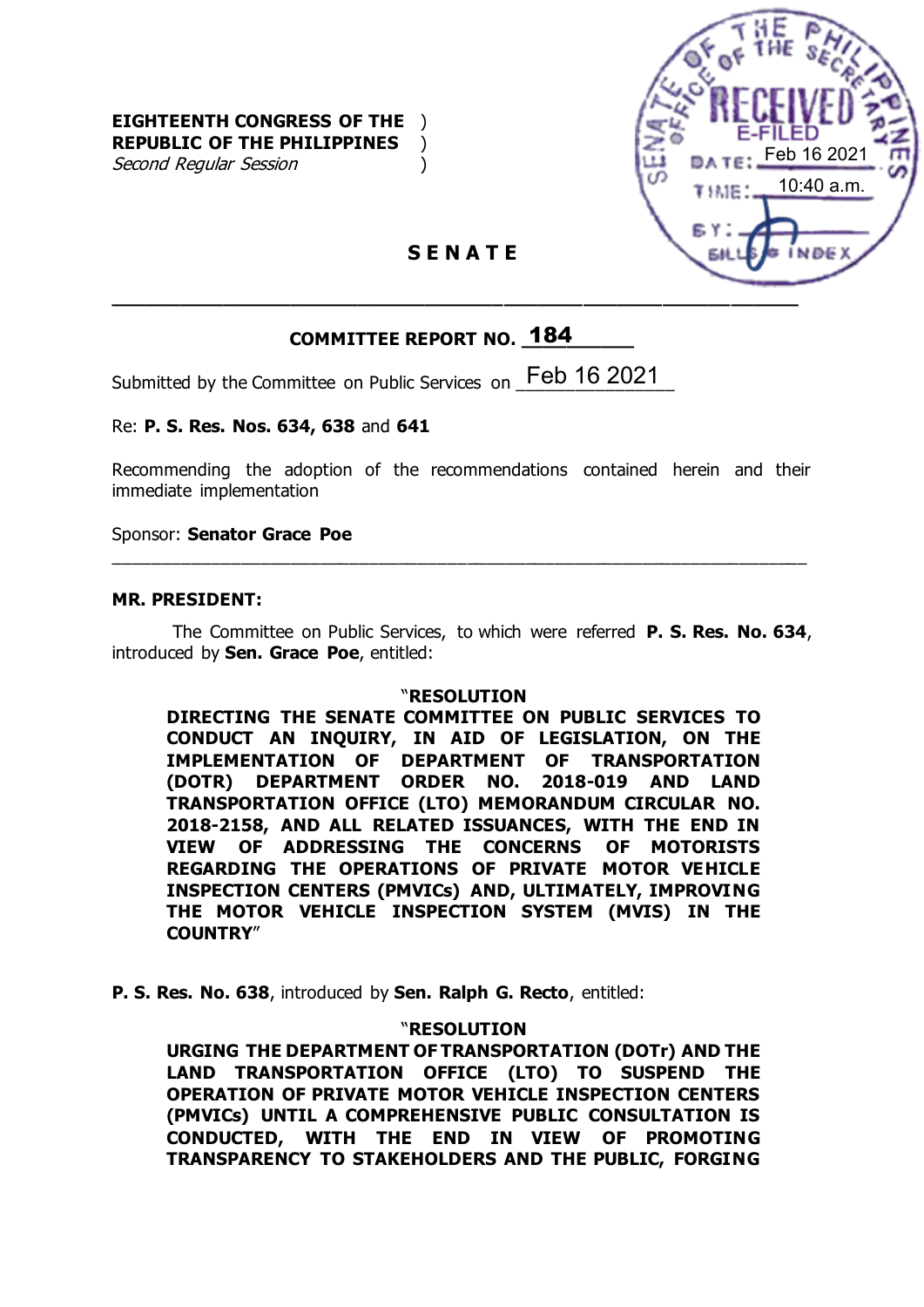#### **PROGRAMS WITH SOCIAL ACCEPTABILITY, AND ENSURING PUBLIC SAFETY**"

and **P. S. Res. No. 641**, introduced by **Sen. Leila M. De Lima**, entitled:

#### "**RESOLUTION**

**URGING THE APPROPRIATE SENATE COMMITTEE TO CONDUCT AN INQUIRY, IN AID OF LEGISLATION, ON THE ALLEGED PRECIPITOUS AND HASTY IMPLEMENTATION OF THE PRIVATE MOTOR VEHICLE INSPECTION CENTER (PMVIC) PROJECT OF THE LAND TRANSPORTATION OFFICE (LTO) AND DEPARTMENT OF TRANSPORTATION (DOTR) FOLLOWING CRITICISMS AND ALLEGATIONS OF LACK OF TRANSPARENCY AND APPROPRIATE CONSULTATION OF ITS MAJOR STAKEHOLDERS IN ITS PLANNING AND IMPLEMENTATION LEADING TO FEARS OF OUR CITIZENS BEING DEPRIVED OF THEIR RIGHT TO USE THEIR VEHICLES WITHOUT DUE PROCESS**"

has considered the same and has the honor to report back to the Senate with the attached findings and recommendations.

Respectfully submitted,

Chairperson

Vice-Chairpersons:

**SEN. RAMON BONG REVILLA JR. SEN. PANFILO M. LACSON**

4

**SEN. EMMANUEL "MANNY" D. PACQUIAO**

**SEN. WIN GATCHALI**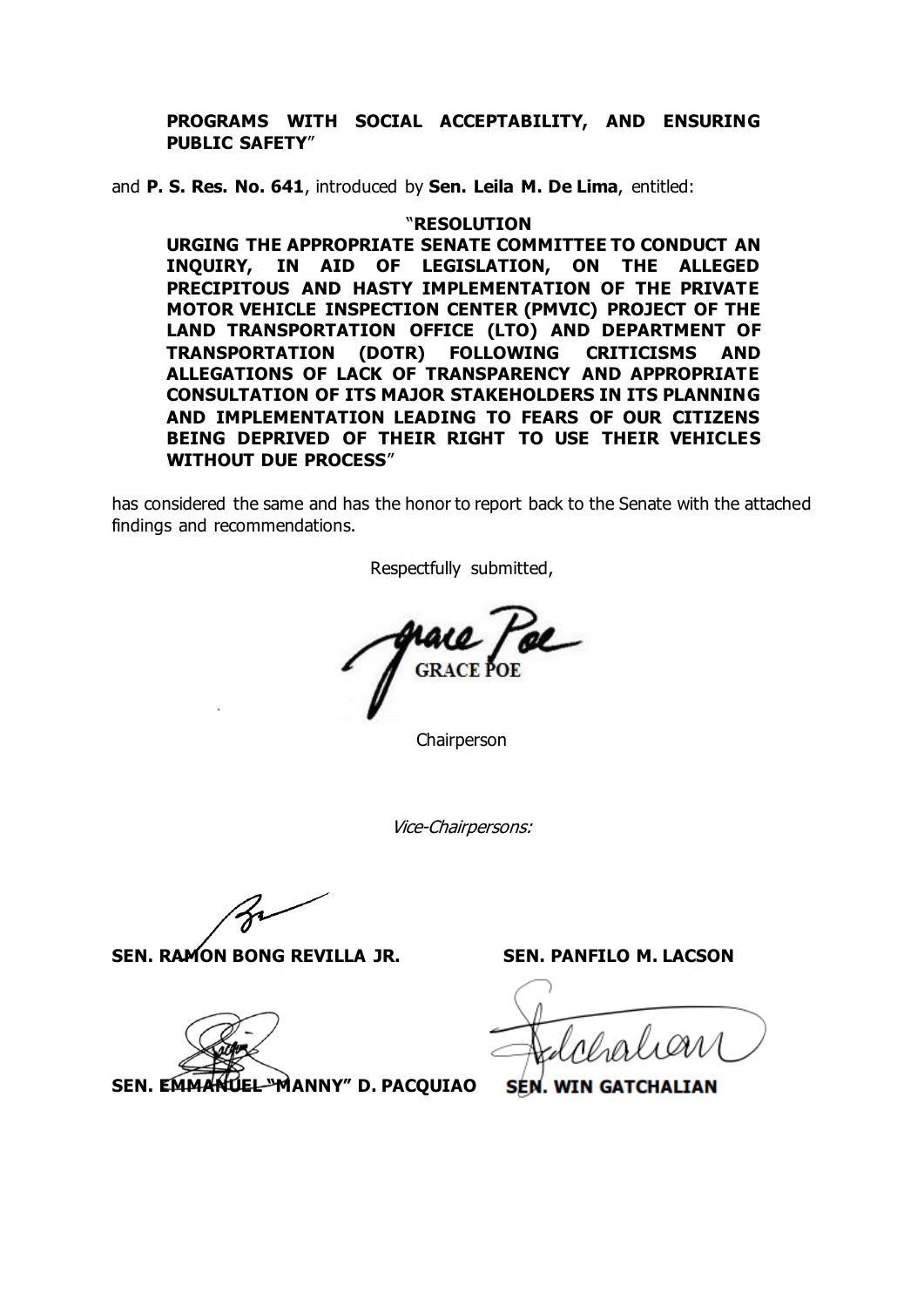Members:

**ARIA LOURDES NANC** 

**SEN. CHRISTOPHER BONG GO**

may interpellate/amend" SEN. JOLL VILLANUEVA

**SEN. FRANCIS "TOL" N. TOLENTINO**

**SEN. MANUEL "LITO" M. LAPID SEN. RICHARD J. GORDON**

SEN. FRANCIS "KIKO" N. PANGILINAN

actional server - saraguel

Ex-Officio Members:

**SEN. RALPH G. RECTO** Senate President Pro-Tempore

**SEN. JUAN MIGUEL F. ZUBIRI SEN. FRANKLIN M. DRILON** 

Majority Leader **Minority Leader** Minority Leader

**HON. VICENTE C. SOTTO III** Senate President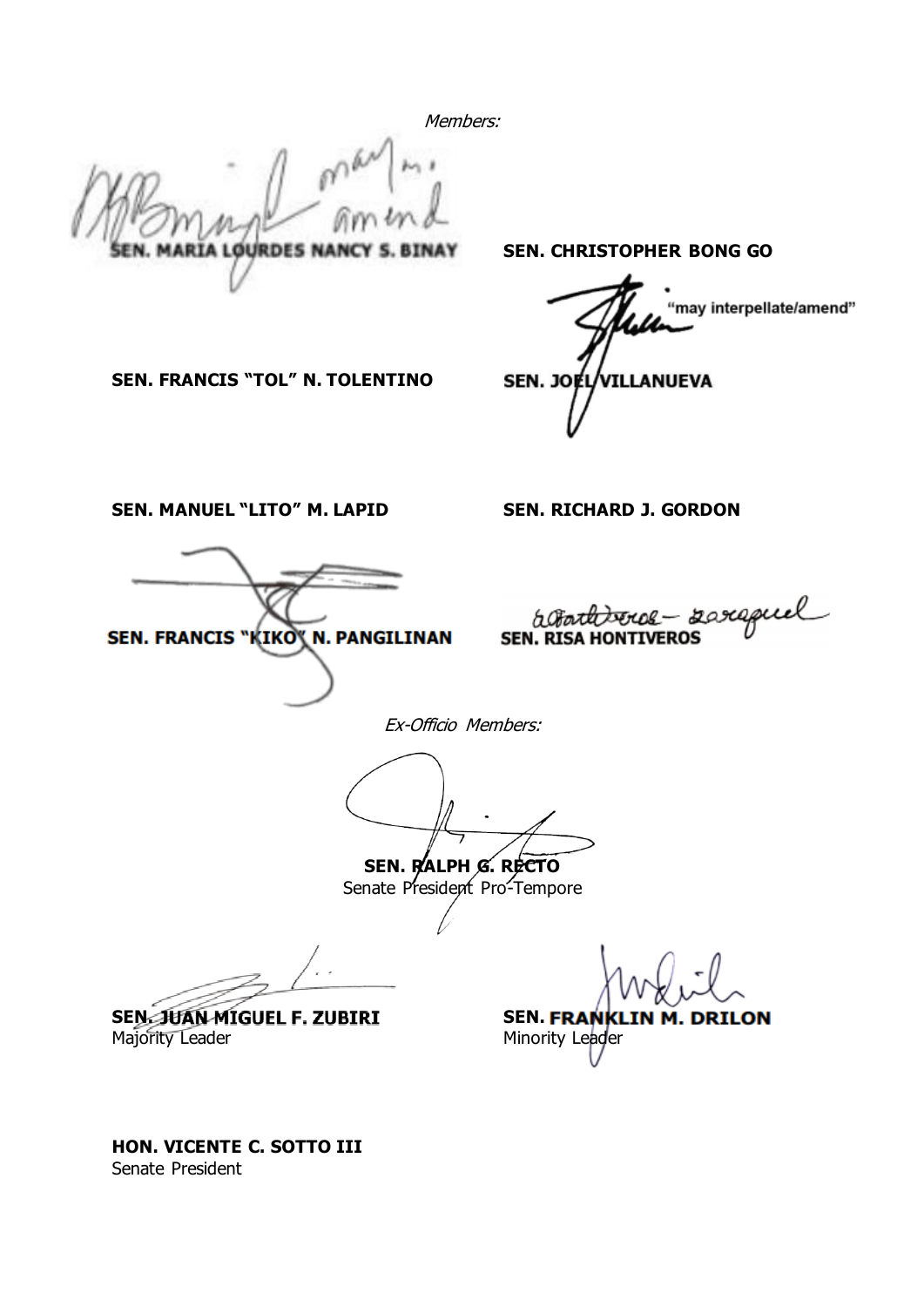## **I. OVERVIEW**

### **Background**

The abundance of problems that are currently casting dark clouds over the Motor Vehicle Inspection System (MVIS) started when the Department of Transportation (DOTr) decided to privatize it in 2018.<sup>1</sup> The DOTr decreed that the physical inspection of vehicles, which was previously conducted by the Land Transportation Office, along with an additional battery of tests (73 in total) shall now be conducted by Private Motor Vehicle Inspection Centers (PMVICs) which it will accredit outside the usual modes of procurement.

Not long after it went into effect, problems in the implementation of the new MVIS started to show almost immediately like how cracks would appear in a glass that has been unceremoniously dropped. Suddenly, motorists started raising their concerns about the system – from its exorbitant costs, to the lack of transparency in the accreditation of the private centers, to the many glitches the MVIS is experiencing overall.

Upon closer inspection of the novel system, however, more cracks have begun to show. Now it becomes clearer that the glass is about to shatter.

### **Timeline**

The MVIS traces its early roots from the government's efforts to curb air pollution by regulating emissions coming from automobiles. This was manifest in 1999 when the Philippine Clean Air Act (Republic Act No. 8749) was passed. The law mandated the DOTr (then Department of Transportation and Communication or DOTC) to implement the emission standards for motor vehicles. Section 22 thereof provides, viz:

x x x

No motor vehicle registration (MVR) shall be issued unless such motor vehicle passes the emission testing requirement promulgated in accordance with this Act. Such testing shall be conducted by the DOTC or its

<sup>&</sup>lt;sup>1</sup> DOTr Department Order No. 2018-19 ("An Order Privatizing the Motor Vehicle Inspection System Through Authorization").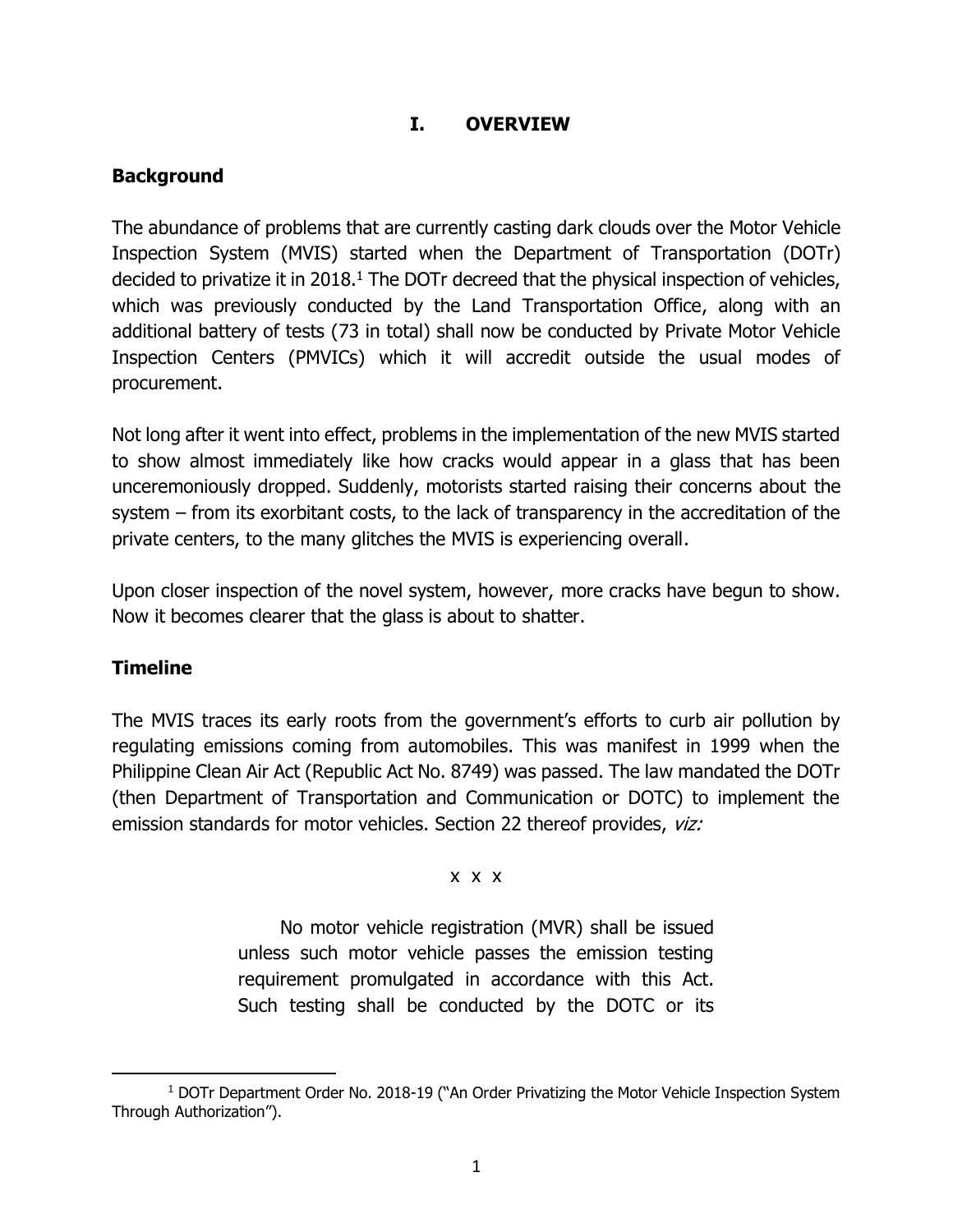authorized inspection centers within sixty (60) days prior to date of registration.

x x x

The Clean Air Act also expressly authorized the operation of accredited private emission testing centers in accordance to the action plan developed by the DOTr, DTI and local government units, viz:

Sec. 21. Pollution from Motor Vehicles. -

### x x x

b) The Department, in collaboration with the DOTC, DTI and LGUs, shall develop an action plan for the control and management of air pollution from motor vehicles consistent with the Integrated Air Quality Framework. The DOTC shall enforce compliance with the emission standards for motor vehicles set by the Department. The DOTC may deputize other law enforcement agencies and LGUs for this purpose. To this end, the DOTC shall have the power to:

#### x x x

(3) Authorize private testing emission testing centers duly accredited by the DTI.

The framework crafted by the law was largely adopted by its Implementing Rules and Regulations which, in turn, established the National Motor Vehicle Inspection and Maintenance Program.<sup>2</sup> The Program made the emission testing of a motor vehicle a prerequisite to its registration or renewal thereof.

On 10 August 2018, however, the prevailing setup was overhauled when the DOTr issued Department Order (DO) 2018-19, entitled "An Order Privatizing the Motor Vehicle Inspection System Through Authorization". It took its authority to engage the private

<sup>2</sup> Rule XXXIV, Department of Environment and Natural Resources Administrative Order No. 2000- 81.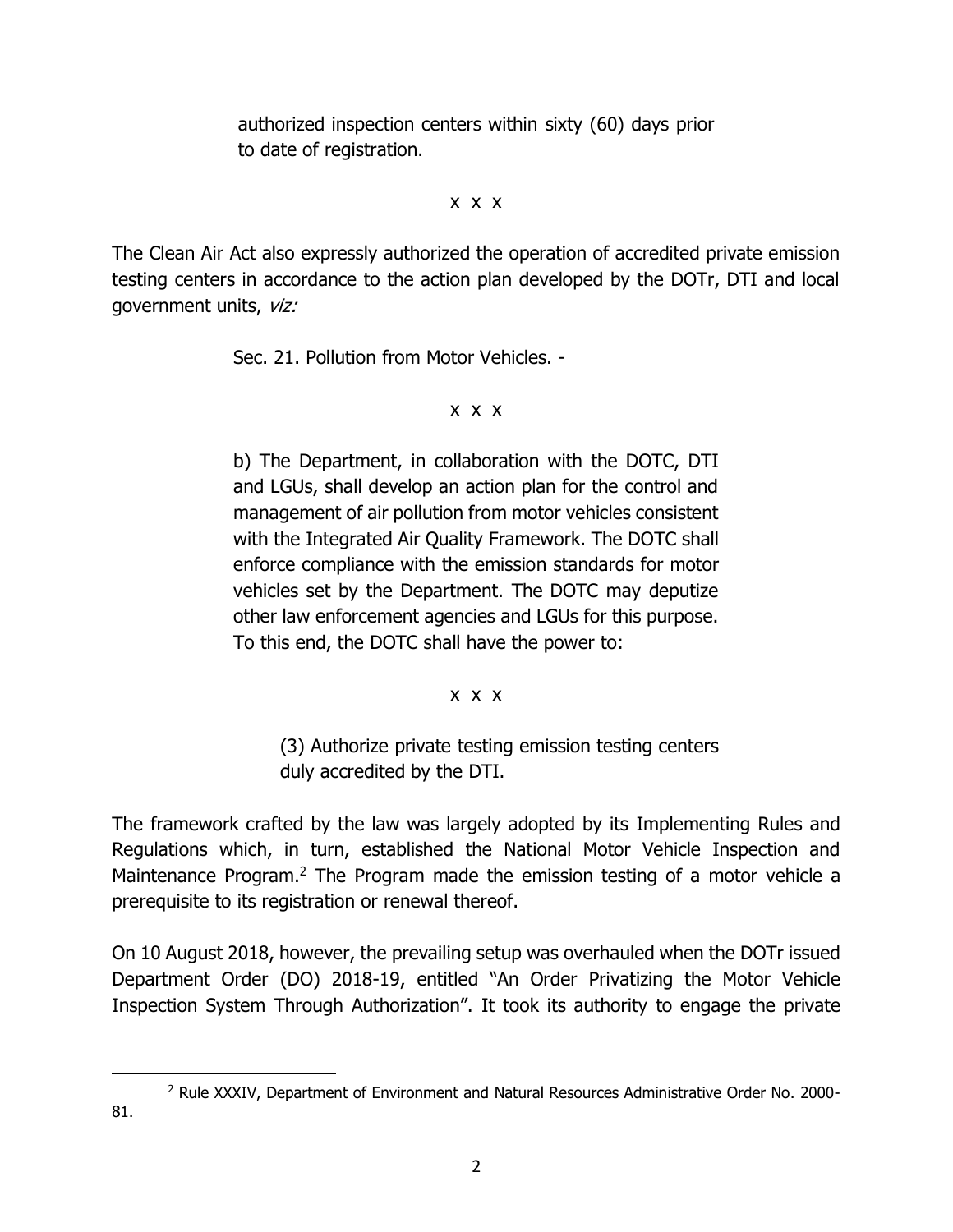sector from the power of the Department (then Ministry of Transportation and Communications) under Section 5 (b) of Executive Order No. 125, viz:

> "(b) Establish and administer comprehensive and integrated programs for transportation and communications, and for this purpose, may call on any agency, corporation, or organization, whether public or private, whose development programs include transportation and communications as an integral part thereof, to participate and assist in the preparation and implementation of such programs."

> > x x x

It also cited the power of the Land Transportation Office (LTO) to "…examine and inspect any motor vehicle to determine whether such motor vehicle is registered, improperly marked or equipped, or otherwise unfit to be operated..." under R.A. No. 4136<sup>3</sup>.

Interestingly, it cited again as authority the Clean Air Act despite the intent of the Order to go beyond the goal of clean air. In one of its *Whereas*, it cited Section 21 (d) of the Clean Air Act, viz:

> "In order to ensure the substantial reduction of emissions from motor vehicles, the Department of Trade and Industry (DTI), together with the DOTC and the Department shall formulate and implement a national motor vehicle inspection and maintenance program that will promote efficient and safe operation of all motor vehicles."

#### x x x

In compliance with DO 2018-19, LTO issued Memorandum Circular (MC) No. 2018-2158 on 28 November 2018 which laid down the guidelines for the authorization of PMVICs.

<sup>&</sup>lt;sup>3</sup> Article III, Section 4 (d)(6), **Republic Act No. 4136**, "An Act to Compile the Laws Relative to Land Transportation and Traffic Rules, to Create a Land Transportation Commission and for Other Purposes," June 20, 1964.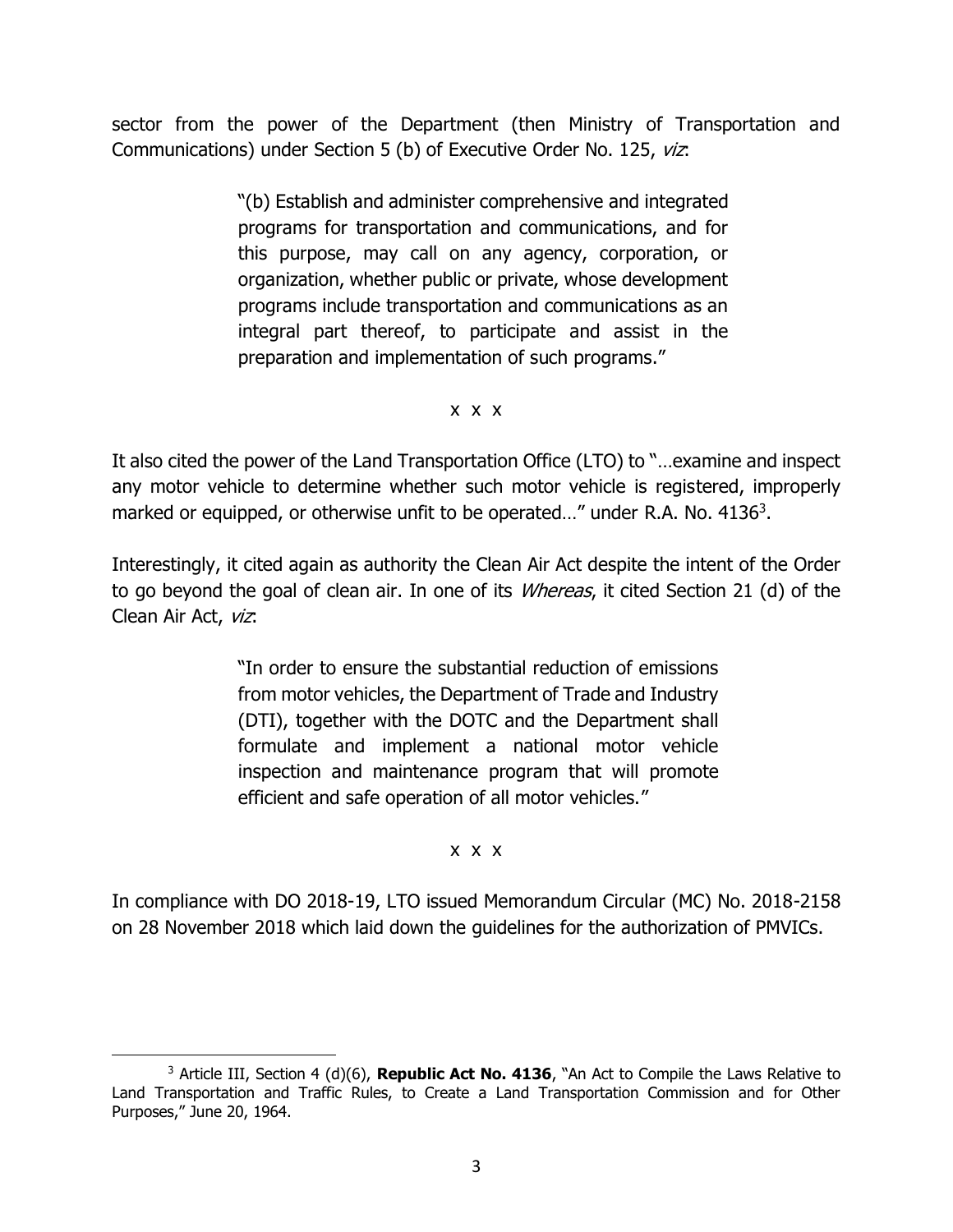On 18 February 2019, DOTr issued DO 2019-002 which revises DO 2018-19. The new DO expanded the coverage of motor vehicles that will be subjected to the testing and inspection of PMVICs.

Subsequently, on 13 March 2019, DOTr issued MC 2019-009, entitled "Revised Guidelines for the Authorization of PMVICs" wherein 138 PMVIC sites were identified. Similarly, LTO issued MC 2020-2225 on 11 November 2020 announcing the opening of 209 identified additional sites. LTO later issued MC 2020-2230 on 03 December 2020 which declared the opening of 111 identified additional PMVIC sites that will cater to heavy duty motor vehicles.

On 24 January 2020, DOTr issued DO 2020-001 which announced the constitution of a Steering Committee for and establishment of the MVIS Project Management Office (MVIS-PMO).

LTO meanwhile issued two memorandum circulars on 29 December 2020: *first* was MC 2020-2240 which laid down the IRR of the or the Private Motor Vehicle Inspection System; and *second* was the MC 2020-2241 which listed the Operating Guidelines for PMVICs.

Finally, between October 2020 to January 2021, LTO issued a slew of memorandum circulars authorizing the operations of identified PMVICs in various regions. It bears stressing, however, that some PMVICs were already allowed to operate even before the aforementioned IRR and Operating Guidelines were issued by the same office.

# **The Privatized MVIS**

The series of Orders and Memo Circulars from the DOTr and LTO introduced significant changes to the current system of motor vehicle inspection in the country.

As previously mentioned, it authorized PMVICs to conduct the inspection of motor vehicles, making the system totally controlled by the private sector. This testing is conducted with 73 inspection points divided into 3 stages.

Initially, LTO targeted a total of 458 PMVIC sites scattered across the country, 347 of which are for regular vehicles while 111 are for heavy-duty vehicles.<sup>9</sup> In reality, however only 24 sites were operational according to documents submitted by the DOTr.

<sup>9</sup> Section 1, LTO MC 2018-2158.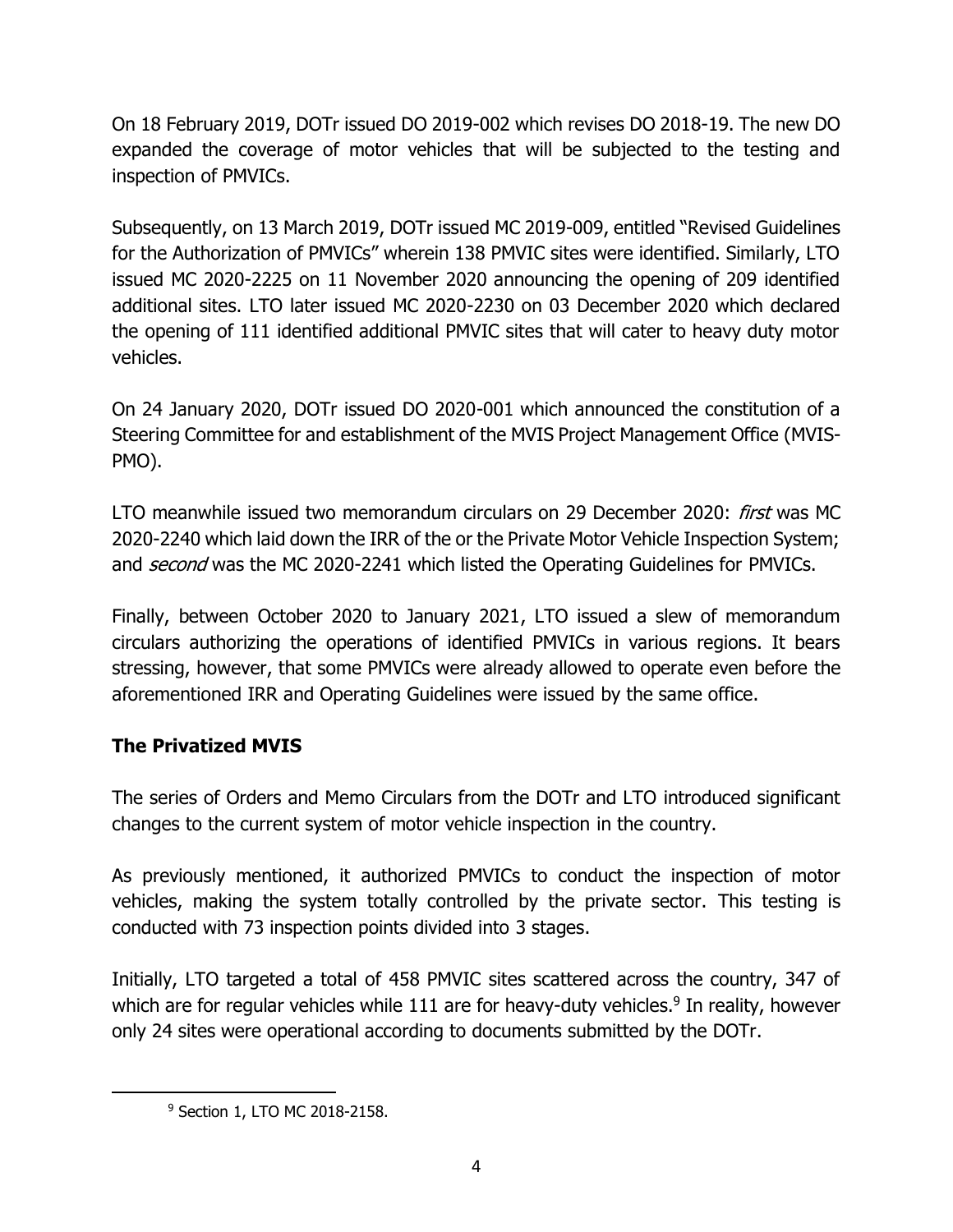One change which really caused uproar was the drastic increase of the cost of motor vehicle inspection. Vehicles weighing up to 4,500 kg will now be charged P1,500.00. Motorcycles and tricycles will be required to pay P600.00 while the inspection of jeepneys will cost P300.00.<sup>10</sup> This is a dramatic increase from P450.00 to P600.00 which private emission testing centers were charging when the old system was still in place. The new rates appear to be even more prohibitive when juxtaposed against the LTO's inspection fee of P90 for PUVs and government vehicles.

In case of failure, the motor vehicle will be required to undergo another round of inspection and will be charged a "re-inspection fee" worth P150.00 to P750.00, depending on its type. $11$ 

On 11 February, following the conduct of the Senate Committee on Public Services hearing where the PMVIS was scrutinized and its implementors thoroughly questioned, President Rodrigo Duterte announced that the PMVIS will no longer be mandatory  $- a$ gesture that signals that the issues and concerns raised by the stakeholders hold water.

On the same date, DOTr announced on its Facebook page that the PMVIC testing fees were lowered from following a widespread backlash against the original rate – from P1,500 to P600 for private vehicles, from 600 to 500 for motorcycles, but PUJs will remain at 300. 12

## **Revenue Model**

During the committee hearing, Vehicle Inspection Center Owners Association of the Philippines (VICOAP) President Iñigo D.S. Larrazabal said that the capitalization for each PMVIC reaches around P50 million.<sup>13</sup> Meanwhile, mobility website Visor, on its Facebook page, projected that assuming that each test costs P1,800.00 for light vehicles and P600.00 for motorcycles, where the PMVIC has two lanes for each kind of vehicle, it will be able to conduct 180 tests per day can be done in a span of ten hours.<sup>14</sup>

<sup>10</sup> LTO MC 2020-2241.

 $11$  Id.

 $12(2021$  February 11). DOTr Facebook Page. Retrieved from <https://www.facebook.com/DOTrPH/photos/a.395811647224644/1948628998609560/>

<sup>&</sup>lt;sup>13</sup> TSN from February 9, 2021. Committee on Public Services Joint with the Committee on Women, Children, Family Relations and Gender Equality, prepared by Committee Secretariat, headed by Committee Secretary Mr. Horace R. Cruda. Page 76.

 $14$  (2021 February 06). Visor Facebook Page. Retrieved from: <https://www.facebook.com/visor.ph/posts/2860980784223265>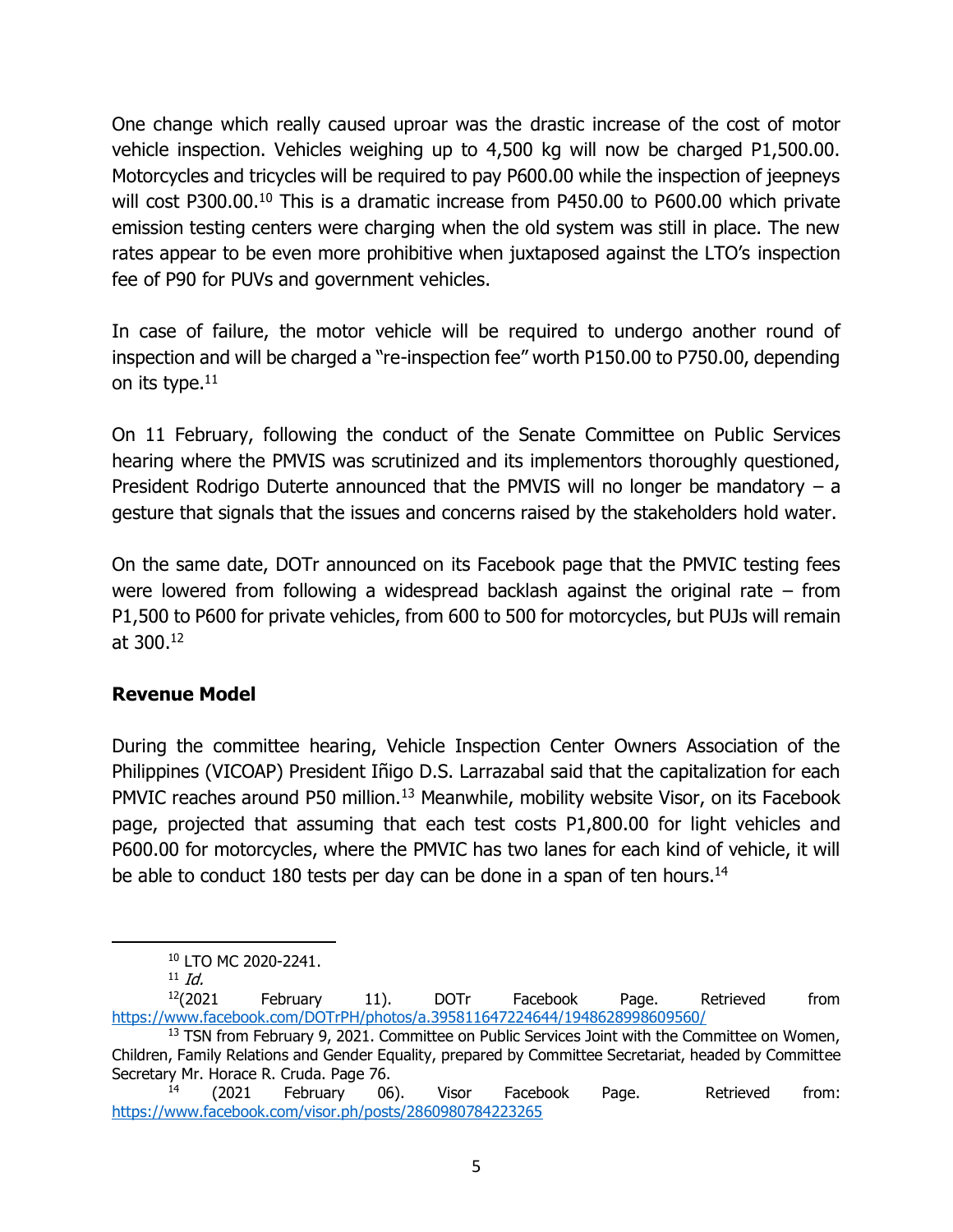Another automobile-based website CarGuide.ph crunched the numbers and found out that assuming the PMVICs will earn a monthly revenue of P5.3 million or P63.6 million annually (based on the data provided by DOTr), with an operating expense at 1.94 million a month or P23.280 million annually, this will result to an operating margin of 63%. In short, each PMVIC will be capable of recovering its investment in just a year and a month.<sup>15</sup>

The same report suggested that if PMVICs were required to drop the price of testing to P650.00, they will still manage to recover their entire investment in just a span of 3 years and 10 months which is still very well within the five-year period of validity of its authorization certificate.<sup>16</sup>

The revenue and profit margin of each PMVIC becomes even more staggering when compared to what they are required to pay to the government for their yearly operation. Sec. 13 of DOTr MC 2019-009 only requires each PMVIC to pay an annual fee of P30,000.00. It should be noted, however, that during the committee hearing<sup>17</sup> DOTr Assistant Secretary Mark Steven Pastor claimed that such fee costs P100,000.

# **II. DISCUSSION OF ISSUES AND FINDINGS**

## **Lack of official definition of "roadworthiness"**

DOTr DO 2019-002 cites the Clean Air Act of 1999 as the basis of the inception of the PMVIS. Under the law, the DTI, together with the DOTr, and the DENR shall formulate and implement a national motor vehicle inspection and maintenance program that will promote efficient and safe operation of all motor vehicles.

The main purpose of implementing the MVIS is to ensure that all motor vehicles are roadworthy by requiring them to undergo inspection prior to registration. Also, through the MVIS, older vehicles will no longer be phased out so long as they pass the roadworthiness test. However, neither RA 8749, nor any of the issuances of DOTr and

<sup>16</sup> Sec. 11, DOTr MC 2019-009.

<sup>&</sup>lt;sup>15</sup> CarGuide.ph. (2021 February 11). How Much Money Do PMVICs Make According to the DOTr? Retrieved from [https://www.carguide.ph/2021/02/how-much-money-do-pmvics-make](https://www.carguide.ph/2021/02/how-much-money-do-pmvics-make-according.html?m=1)[according.html?m=1](https://www.carguide.ph/2021/02/how-much-money-do-pmvics-make-according.html?m=1)

<sup>17</sup> TSN February 9, 2021, Page 84.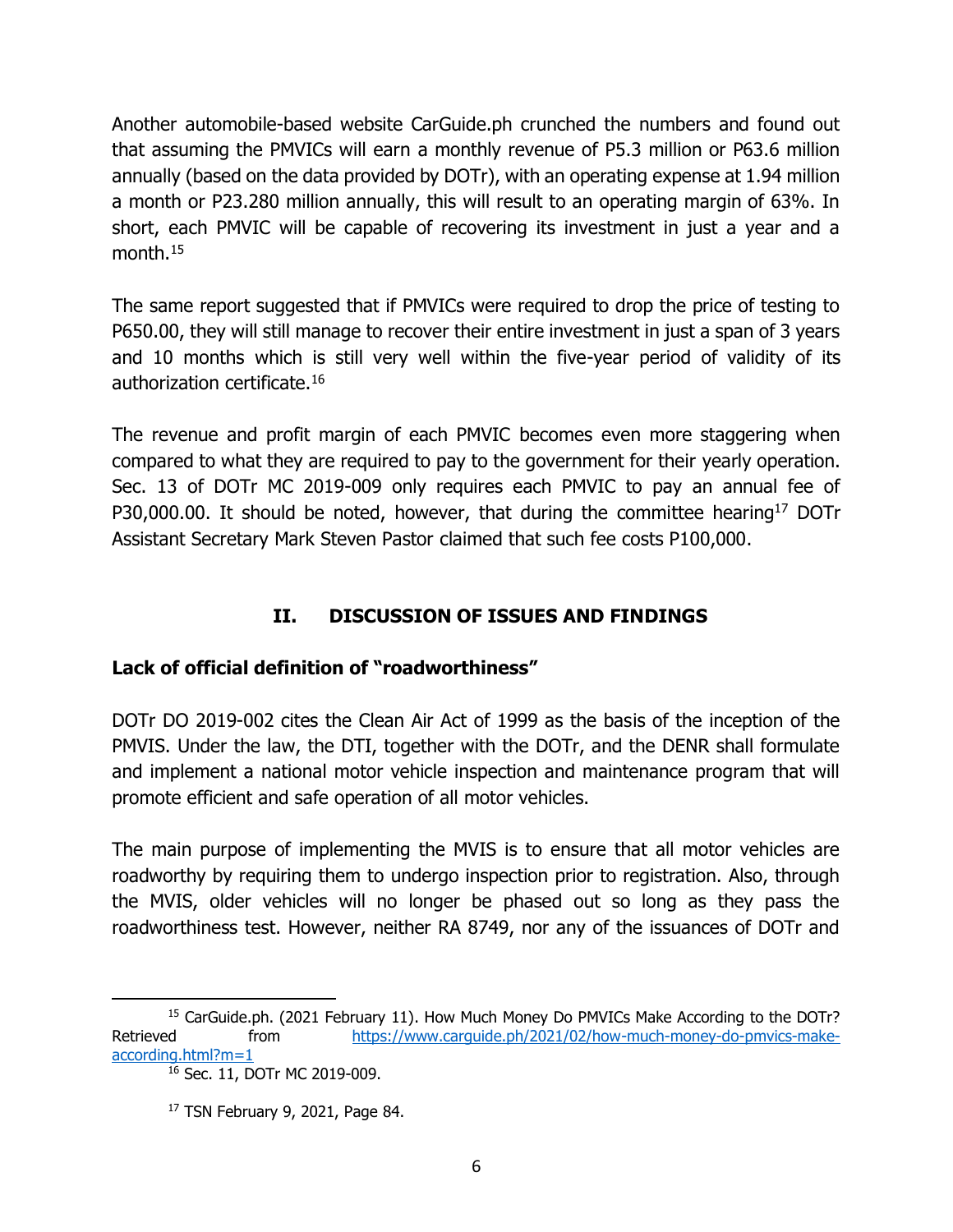LTO on the matter provides for a clear definition of roadworthiness. Hence, the question: how do you test for something you did not clearly define?

Aside from the absence of a clear definition of roadworthiness, Engr. Ramon Publico of the University of the Philippines also identified the following serious flaws in the inspection standards to be employed by PMVICs under LTO MC 2020-2240 or the Private Motor Vehicle Inspection Standards and Implementing Rules and Regulations:<sup>18</sup>

- Absence of reference standards for each test or testing machine. These standards are supposed to be the basis for customers to check the validity of test results;
- Questionable guidelines and inspection procedures such as the overly strict speedometer test;
- Misused terms involving the concepts of force and light in the guidelines;
- Arbitrary provisions that deviate from accepted international standards such as the specification that fuel tanks should be made of steel when more than 80% of the global market already converted to plastic tanks;
- Use of vague terms such as easy maintenance, major corrosion, or unsafe modification without providing clear definition;
- Absence of the technical specifications for motor vehicle test equipment;
- Absence of the requirements designed to limit possible sources of uncontrolled variables that might lead to errors in measurement such as environmental conditions, vehicle-to-vehicle differences for a given model, brake system changes with age, test driver differences, test surface friction differences between test sites, among others; and,
- Inspection tasks that are beyond the training provided to a TESDA Automotive Servicing NC II Technician.

The absence of a clear definition of roadworthiness, coupled with the identified flaws in the inspection standards, almost guarantees that there will be errors in the test results. Not only that this might lead to corruption, some also believe that the roadworthiness test actually intends to facilitate the phase out of older vehicles without due process.

## **Cost**

The biggest concern in the privatization of PMVICs is the corresponding increase in cost that it entails. LTO MC No. 2018-2158 initially pegged the inspection and re-inspection fee at P 1,800 and P 900.00, respectively, for motor vehicles with gross vehicle weight

<sup>&</sup>lt;sup>18</sup> Position Paper of Engr. Ramon Publico entitled Serious Flaws of MC 2020-2240 submitted to the Committee on Public Services on 2021 February 08.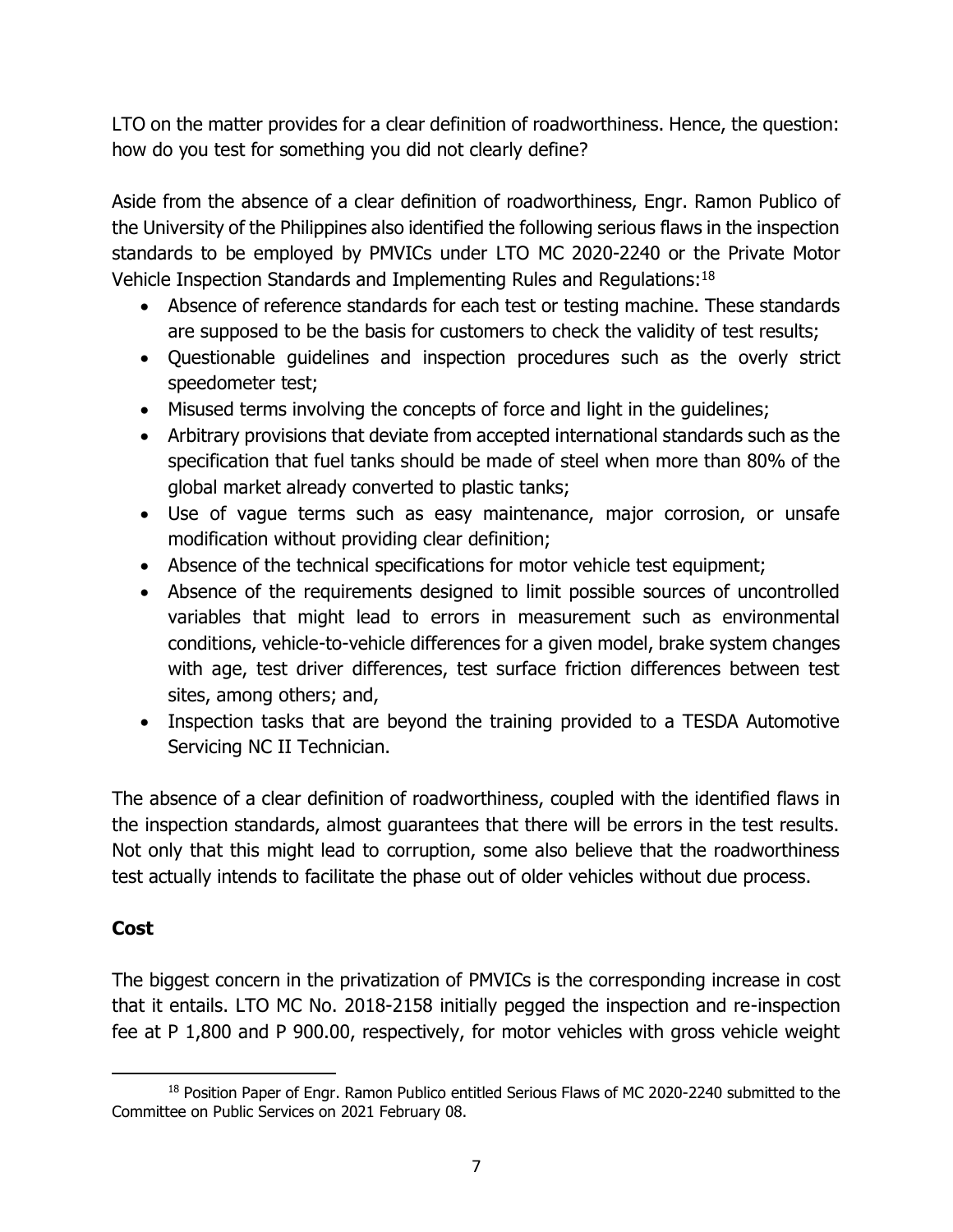up to 4,500 kilograms, and the inspection and re-inspection fee at P 600.00 and P 300.00, respectively, for motorcycles and tricycles. It was later announced, however, under DOTr MC 2019-09, that the inspection fees shall be determined after the public consultation to be conducted by the DOTr in coordination with LTO and LTFRB.

On 29 December 2020, LTO MC 2020-2241 reduced the inspection fee to P1,500.00 and the re-inspection fee to P750.00 for light motor vehicles and retained the inspection and re-inspection fee for motorcycles and tricycles. Stakeholders, however, complain that no thorough consultation was conducted regarding the cost of inspection. DOTr also admitted that the prescribed inspection fee came from the recommendation of the Public Private Partnership Center as it is the reasonable range of fees that will allow return of investment in three to five years. $19$ 

During the committee hearing, Senator Ralph Recto also repeatedly asked the DOTr and LTO whether their stakeholders comprising of motor vehicle owners agree to the P 1,500 inspection fee. To which, the DOTr and LTO failed to give a coherent answer.

The DOTr also tried to point out that the inspection fees in the country is relatively lower than that of other countries. However, the DOTR, as pointed out by Sen. Recto, failed to consider purchasing power parity or the relationship between the purchasing power of different currencies.

In the end, even if a proper consultation was conducted before the pandemic, and even if the inspection fee here is lower than other countries, the new P 1,500 inspection fee is still thrice the previous P 500-cost of emission tests. And implementing such an increase during a global pandemic still reeks of callousness and lack of consideration on the part of the policy implementers.

Even the DOTr and VICOAP seem to agree with this observation since a day after the February 9 hearing of this Committee, VICOAP President Larazabal expressed his group's readiness to waive re-inspection fees while DOTr Assistant Secretary and head of the Accreditation Committee (AC), Giovanni Lopez, committed that the DOTr will scrap the same. $20$ 

<sup>&</sup>lt;sup>19</sup> (2021 February 04). DOTr Facebook Page. Retrieved from [https://m.facebook.com/story.php?story\\_fbid=1943036702502123&id=130406490431829](https://m.facebook.com/story.php?story_fbid=1943036702502123&id=130406490431829)

 $20$  Ilagan, A. (2021 February 10). PMVIC owners agree to waive retesting fees. Retrieved from [https://www.topbikes.ph/news/pmvic-waive-retesting-fee-a959-20210210?utm\\_source=Facebook-](https://www.topbikes.ph/news/pmvic-waive-retesting-fee-a959-20210210?utm_source=Facebook-TopGear&utm_medium=Siteshare&utm_campaign=20210210-pmvic-testing-fee)[TopGear&utm\\_medium=Siteshare&utm\\_campaign=20210210-pmvic-testing-fee](https://www.topbikes.ph/news/pmvic-waive-retesting-fee-a959-20210210?utm_source=Facebook-TopGear&utm_medium=Siteshare&utm_campaign=20210210-pmvic-testing-fee)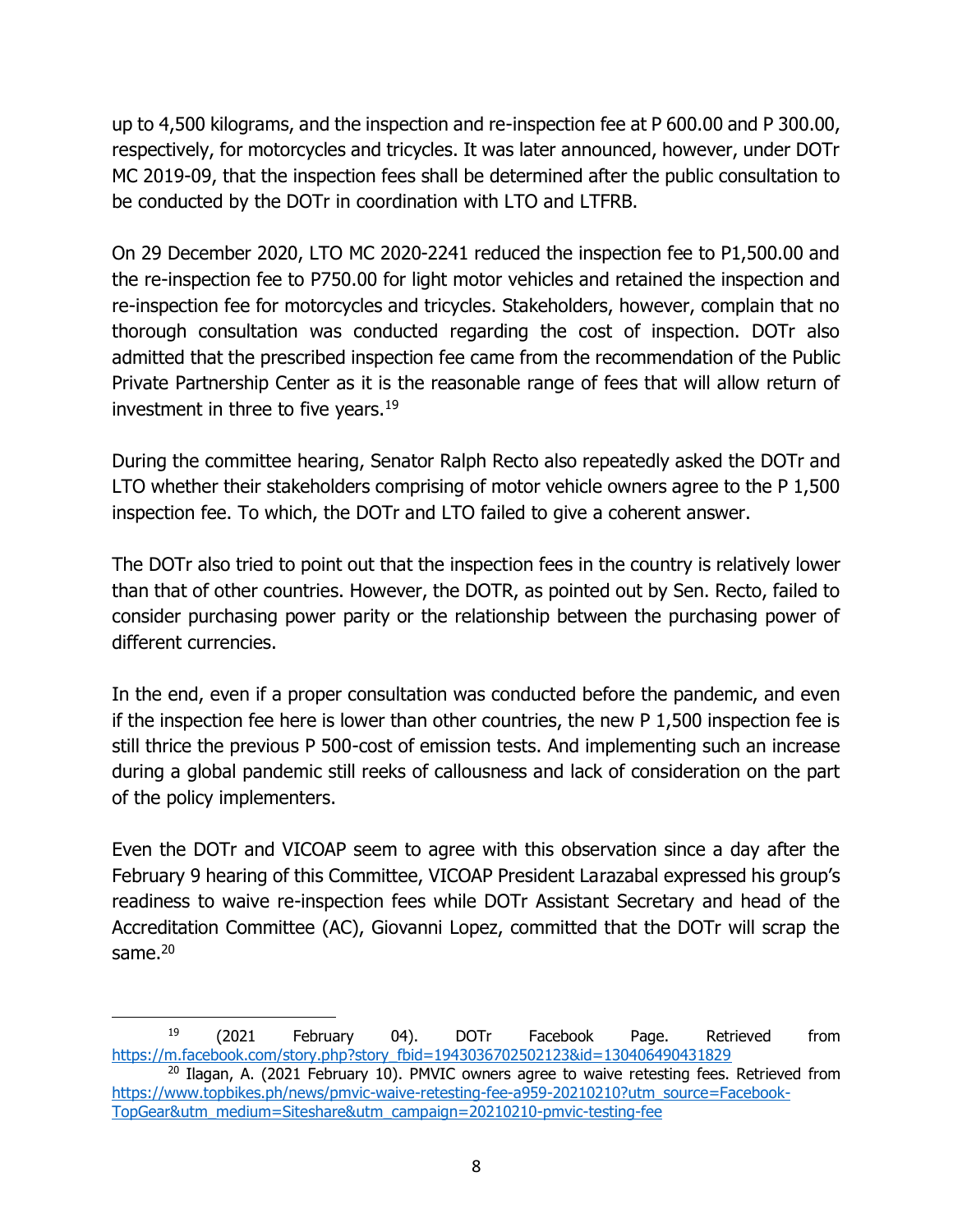It should also be noted that on 11 February, Secretary Tugade released a public appeal via the DOTr Facebook page to ask PMVICs to lower the inspection and re-inspection fees.<sup>21</sup> However, such appeal appears to be mere lip service when it is the DOTr and LTO's own issuances which set the rates collected by the PMVICs.

As the DOTr has not yet come out with the latest issuance formalizing the lowering of fees, it is yet unclear if the PMVIC fee will remain at the lowered rate of P600. It is notable that there is no proportionate lowering of rates for the inspection of motorcycles and PUJs. While it seemingly panders to public opinion, we would be hard-pressed to find any definitive relief from these pronouncements.

The subsequent lowering of the fees further proves that the inspection fees set by DOTr and LTO have no clear basis. Similarly, the waiver of re-inspection fees for a year brings no comfort as it means that its imposition is still discretionary.

# **Absence of consultation**

Stakeholders allege that proper consultation was not conducted by the DOTr and LTO prior to the issuance of the order privatizing the MVIS. According to LTO Assistant Secretary Edgar C. Galvante, he directed his regional directors to conduct a consultation and invite the public, especially the group of motorists. However, it was not clear how many consultations were conducted and what the outcome of these consultations were.

It is worth noting that the Committee directed the LTO to submit the minutes and details of these consultations. As of this writing, the LTO is yet to comply.

In addition, local executives lament that they were not consulted prior to the operation of PMVICs in their area. Hence, the LGUs failed to conduct their inspection first. This is the experience of the city of San Fernando, La Union and the province of Calapan, Oriental Mindoro.<sup>22</sup>

# **Lack of transparency in the accreditation of PMVICs**

Sec. 10 of DOTr MC 2019-009 states that for transparency, proceedings of the Authorization Committee (AC), including its evaluation of the corrective action taken on

 $21$  (2021 February 11). DOTr Facebook Page. Retrieved from [https://m.facebook.com/story.php?story\\_fbid=1948430688629391&id=130406490431829](https://m.facebook.com/story.php?story_fbid=1948430688629391&id=130406490431829)

<sup>22</sup> TSN February 9, 2021, Pages 46-47 and 52-53.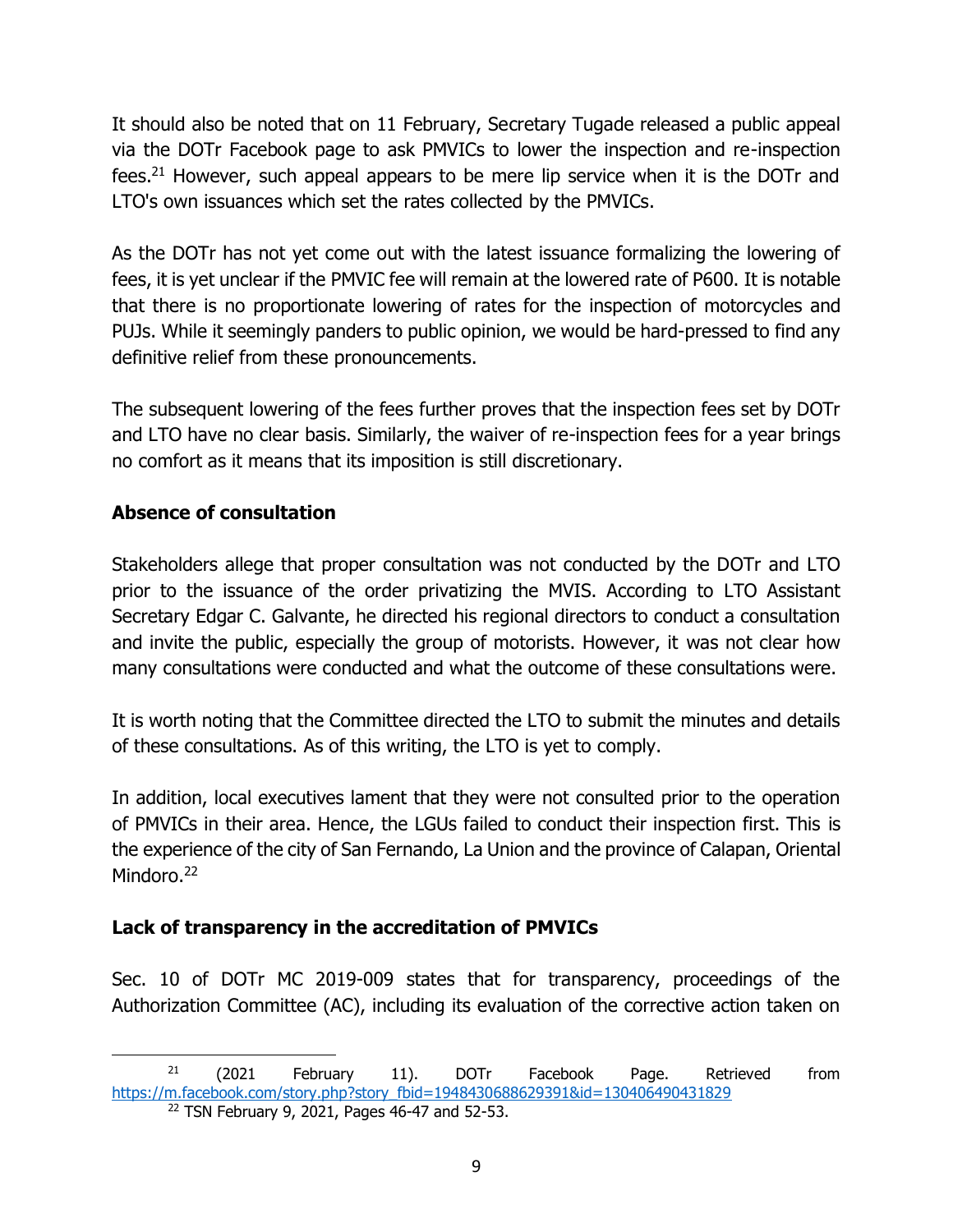noted deficiencies, shall be livestreamed through the DOTr Facebook, Twitter, and YouTube accounts. However, an examination of the uploaded videos submitted by the DOTr to this Committee reveals that it is hardly the transparency envisioned in the said MC.

First of all, it is hard to believe that the AC was able to evaluate and review all applications; authorize the Inspection Team to conduct final inspection; formulate guidelines and procedures relative to PMVICs; and issue the Authorization Certificates in just three proceedings – 03 June 2019, 11 July 2019, and 30 July 2019.

Second, most PMVICs which have Authorization Certificates were not mentioned these livestreamed proceedings of the AC submitted by the DOTr to the Committee. Out of the twenty-four (24) PMVICs, sixteen (16) corporations were not mentioned or shown in the livestreamed proceedings.

Perhaps a more damning example of the absence of transparency in the process is the fact that three companies (i.e., Road Ready, Rocket Cargo and Pink Gorilla) which were now authorized to operate in their respective localities were not mentioned in any of the livestreamed videos. This only points to one conclusion – that the Authorization Committee and its technical working group (TWG) allowed the aforementioned companies to bypass the evaluation process required under the law.

It is also noteworthy that up until February 4 or mere days before the hearing of this Committee, there was no official list of authorized PMVICs published in the official websites of the DOTr and LTO, as well as their social media platforms – leaving the public wondering who the operators behind these authorized PMVICs are and whether they really have the required qualifications or not. The hasty issuance of authorizations during the pandemic seemed fishy to some groups such as the Volunteers Against Crime and Corruption (VACC) who lamented "*'Pag walang konsultasyon, baka may korpasyon*.<sup>"24</sup>

# **Non-compliance with documentary and legal requirements**

Apart from the usual documentary requirements like a SEC or DTI Certificate of Registration, DOTr MC 2019-009 also required applicants to submit Proof of Orders of the required inspection equipment, Bank Certificate of Deposit of Letter of Credit worth not

 $24$  (2021 February 02). 'Pag walang consultation, baka may corruption': VACC blasts PMVIC operations during pandemic. Retrieved from [https://news.abs-cbn.com/news/02/02/21/pag-walang](https://news.abs-cbn.com/news/02/02/21/pag-walang-consultation-baka-may-corruption-vacc-blasts-pmvic-operations-during-pandemic)[consultation-baka-may-corruption-vacc-blasts-pmvic-operations-during-pandemic](https://news.abs-cbn.com/news/02/02/21/pag-walang-consultation-baka-may-corruption-vacc-blasts-pmvic-operations-during-pandemic)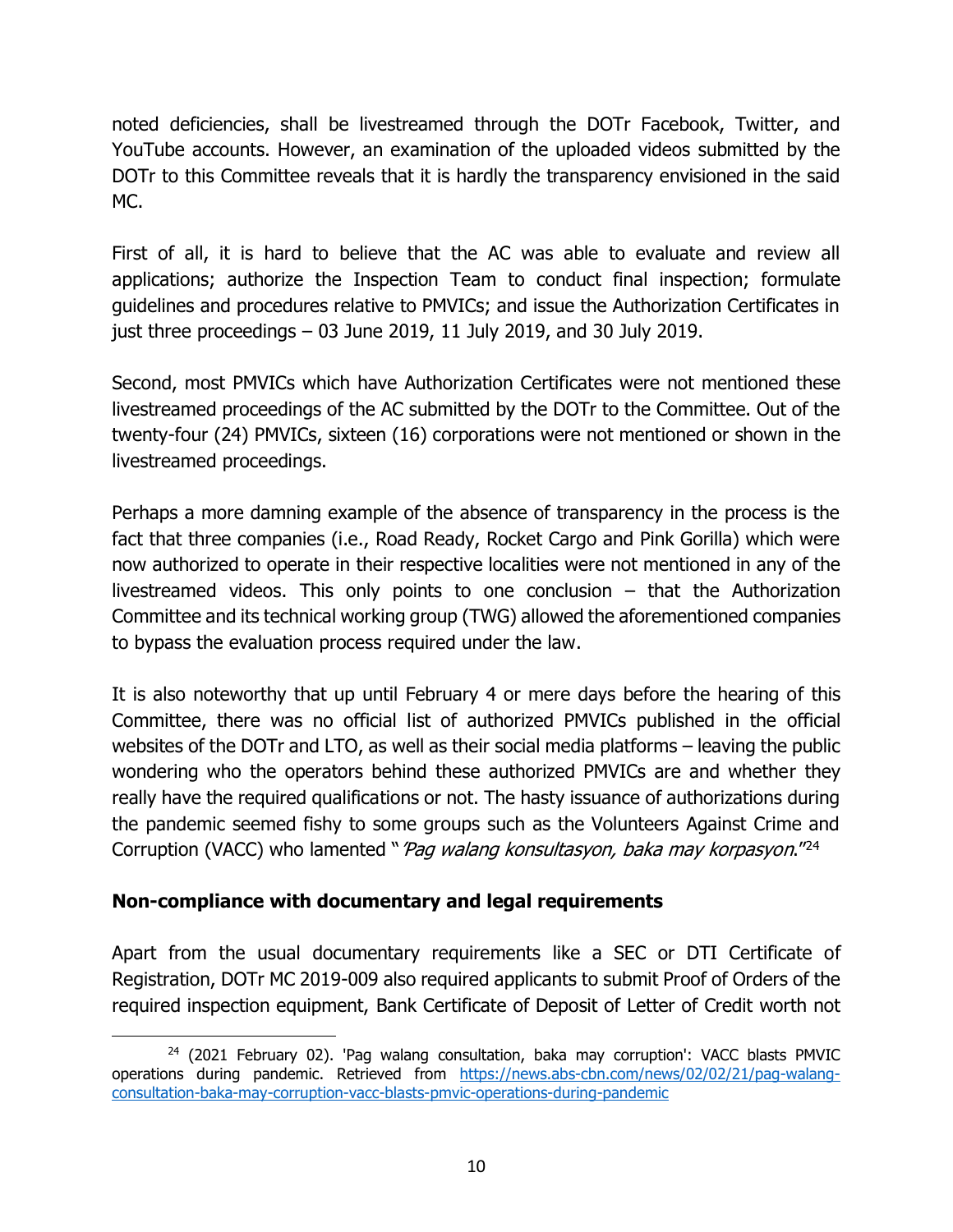less than P10 Million to ensure sufficient financial capacity to establish a PMVIC, and no derogatory record in government transactions.

It is unfortunate that the submissions of DOTr failed to show how the applicants were able to comply with above documentary and legal requirements. It would've dispelled the allegations that only those PMVICs which purchased equipment from preferred suppliers were able to get Authorization Certificates.

It is also notable that DOTr Assistant Secretaries Pastor and Lopez were present on all three proceedings of TWG dates where PMVIC applicants, and their equipment and suppliers were evaluated. It is thus unfortunate that the latter denied knowledge when the Committee asked the DOTr to submit a list of suppliers and equipment to determine compliance with the CE and ISO certifications required under the issuances.

Further, a review of their SEC papers showed that twelve (12) out of the twenty-four (24) PMVICs do not have enough capitalization to finance an expensive inspection center costing P50 Million above, while eight (8) others were registered as sole proprietorships with the DTI which contained no information as to their financial standing. The lack of information on capitalization left this Committee wondering how solo proprietorships which were only created between 2018 and 2019 were able to get massive funding for the 2019 application process.

Worse, the Department's submissions were bereft of any record that the current PMVICs have secured accreditation from the DTI Philippine Accreditation Bureau as required by DO 2018-019. The requirement to submit accreditation belatedly after operations and collections have already started is a flawed policy considering that DTI accreditation is integral to the operations of a motor vehicle inspection system under the Clean Air Act.

## **Limited Number of PMVICs in Operation**

There is a total of 458 target PMVIC sites, 347 of which are for regular vehicles while 111 are for heavy-duty vehicles. Of the target 458, only 24 PMVICs are in operation and all of those are for light vehicles and motorcycles/tricycles only. To date, there is no PMVIC servicing heavy-duty vehicles – the ones more prone to mechanical issues that cause road accidents – yet.

The limited number of PMVICs in operation led to long queues, crowding, and violation of health protocols in the few operational PMVICs. During the committee hearing, Oriental Mindoro Governor Humerlito Dolor reiterated his request that the LTO suspend the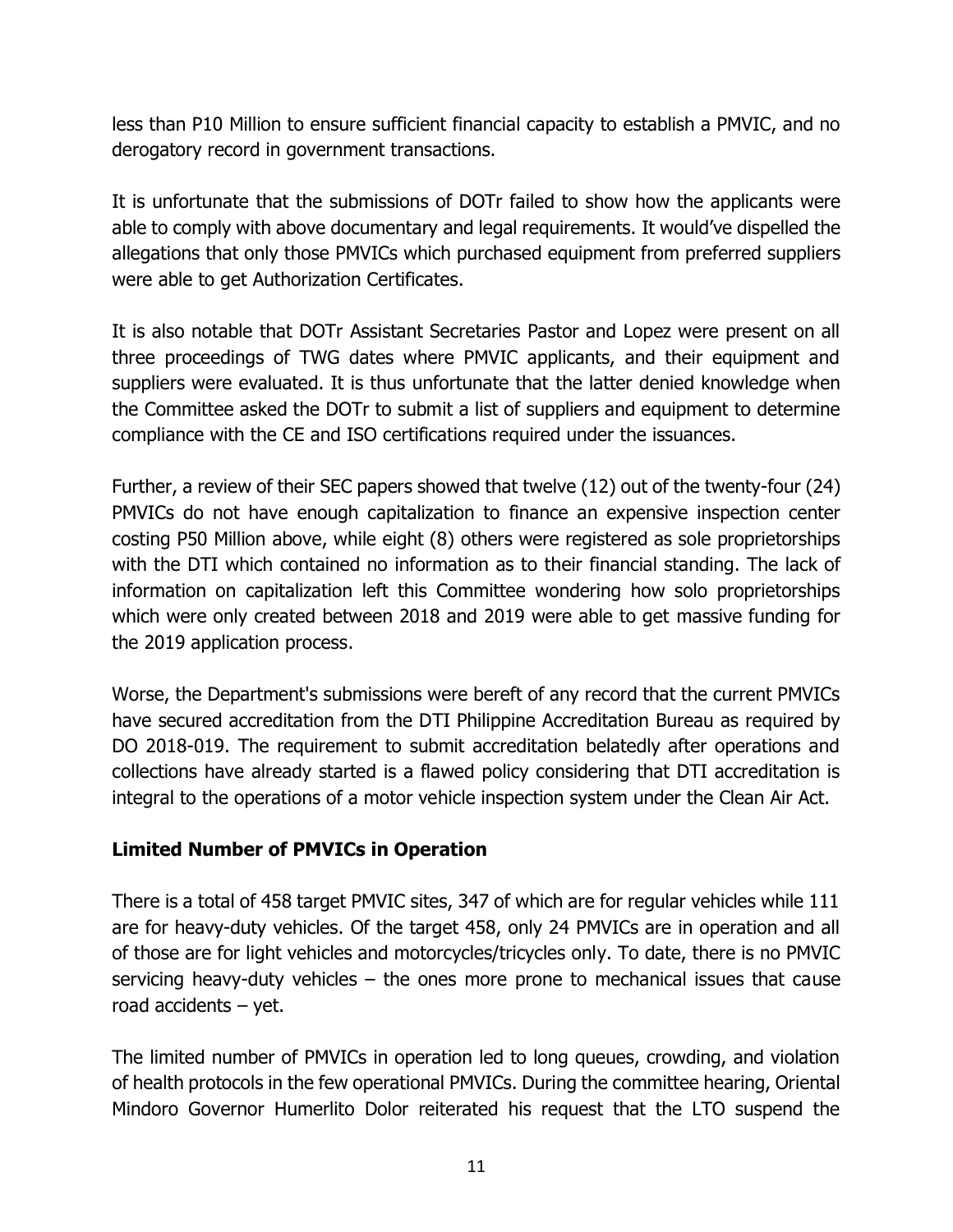operation of PMVICs after a PMVIC in Calapan was crowded by private vehicle owners seeking to have their vehicles inspected.<sup>25</sup> He added that one PMVIC in the province is simply not enough to cater to thousands of motor vehicles seeking registration as evidenced by the experience of some motorists who travelled 175 kilometers just to get to the lone PMVIC in the Calapan.

The Chairperson also pointed out that to accommodate around four (4) million private vehicles in the country, the 23 PMVICs (number of PMVICs based on the series of MCs issued by LTO) must be able to inspect 476 cars per day – which is impossible if each test takes thirty minutes each. Projections peg each center to only have a capacity of 180 vehicles at most for 10 hours of operations per day.

## **Violation of the Equal Protection Clause**

Closely related to the discussion of the immediately preceding issue, the implementation of the PMVIS has also violated the equal protection clause enshrined in the 1987 Constitution which provides, viz:

> SECTION 1. No person shall be deprived of life, liberty, or property without due process of law, **nor shall any person be denied the equal protection of the laws** (emphasis supplied).

In a landmark case, the Philippine Supreme Court explained that equal protection requires that all persons or things similarly situated should be treated alike, both as to rights conferred and responsibilities imposed. It does not demand absolute equality among residents; it merely requires that all persons shall be treated alike, under like circumstances and conditions both as to privileges conferred and liabilities enforced. The guarantee means that no person or class of persons shall be denied the same protection of laws which is enjoyed by other persons or other classes in like circumstances.<sup>26</sup>

Sec. 6 of DOTr DO 2019-002 provides, viz:

"For regions and districts where there is no established PMVIC, the government MVIC shall continue to conduct

<sup>25</sup> TSN February 9, 2021, Page 46.

<sup>&</sup>lt;sup>26</sup> Ichong v. Hernandez, 101 Phil. 115.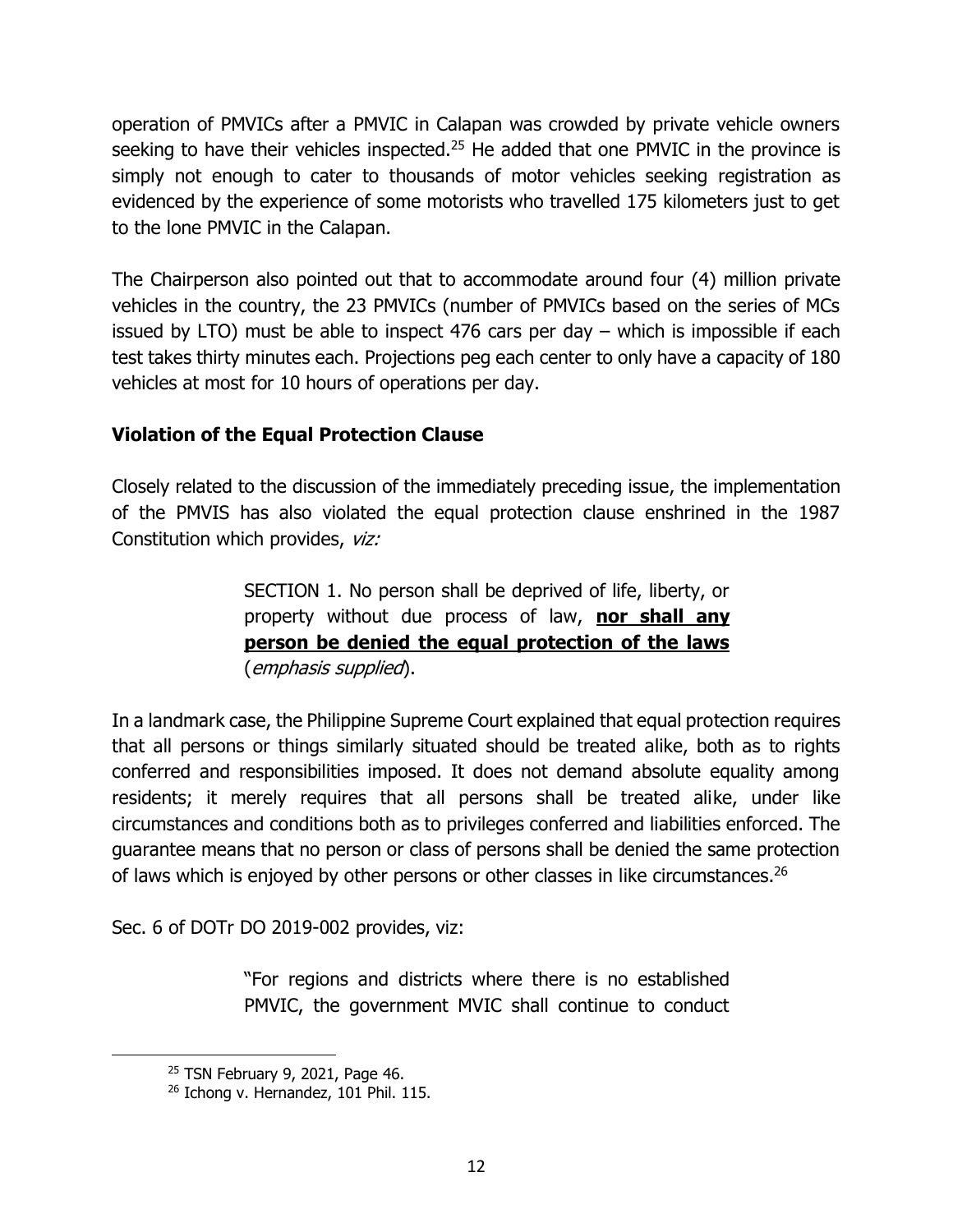inspection as a requirement to renewal and registration. For mountainous areas or districts with limited vehicle registrations, a scheduled test by the mobile Motor Vehicle Inspection Facility (MVIF) shall continue annually."

Evidently, the PMVIS creates an undue requirement on motorists residing in locations where a PMVIC is established while such obligation is absent on those living in sites where a PMVIC is not yet set up.

The subject requirement is more onerous not only because the services of PMVICs are drastically more expensive than those rendered by private emission testing centers which they replaced, but also due to the fact that the regions and districts that do not have an authorized PMVIC will only be subjected to a single test, as opposed to the 73 tests which the PMVIS strictly requires.

As a result, DO 2019-002 creates an unequal classification and treatment between the localities where authorized PMVICs are established and those that do not have them yet.

This issue has been raised by Governor Dolor during the committee hearing where he cited the experience of Occidental Mindoro.<sup>27</sup>

"In MIMAROPA alone, for example, there were five provinces, but there are only two PMVIC facilities, one in Puerto Princesa and one in Calapan City. In our case sa Oriental Mindoro, ma'am, dapat sa accredited PMVIC facility. Pero, ma'am, iyong Occidental Mindoro, Marinduque, Romblon, they can just go to an ordinary private emission center, testing center, and they can register. Where is the equal protection sa mga tao na doon sa isang probinsya, dapat dito sa facility na ito; doon sa isang probinsya, puwedeng hindi? Doon ba sa isang probinsya, hindi na nila kailangan na ma-test ang kanila ng private testing facility na bago?" Gov. Dolor said.

## **Incompatibility of the system used by PMVICs with Philippine motor vehicles**

Another conflict that was raised during the committee hearing was the incompatibility of the equipment being used by the PMVICs with the vehicles normally used in the Philippines.

<sup>27</sup> TSN February 9, 2021, Page 46.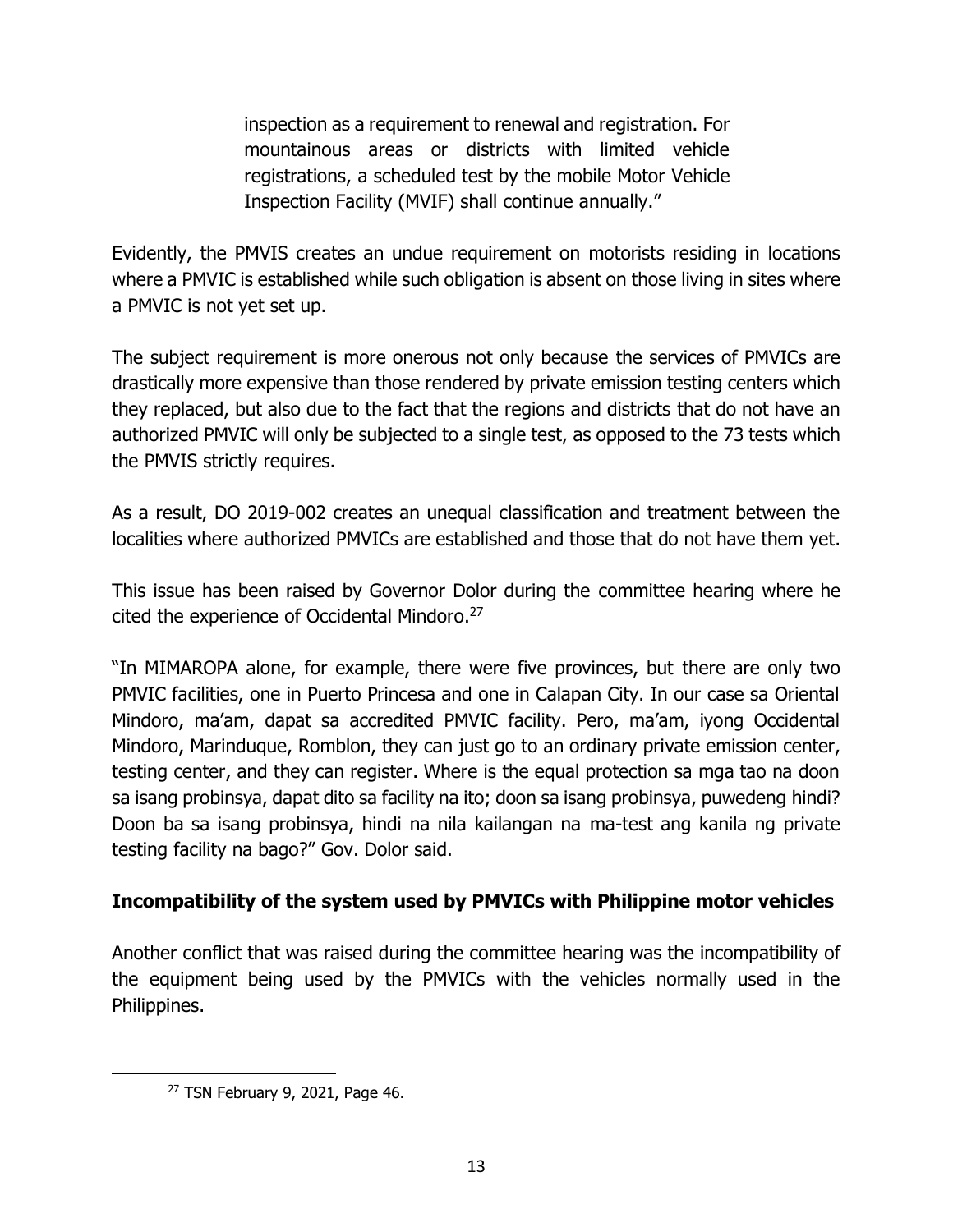VACC President Arsenio Evangelista decried the arbitrary standards being set by the equipment used by PMVICs for testing and inspection.<sup>28</sup>

"Isang walang maayos na basehan kung ano ang sinasabing roadworthiness ng isang sasakyan. Dito po pumapasok iyong integrity ng machines. Saan bang country of origin nanggaling itong mga machines na ito? Compatible ba ito sa present na mga motor vehicles natin ditto na ginagamit sa Pilipinas? Masyadong mahigpit, masyadong mataas ang standard ng inspection centers kaya kung saan majority ng mga sasakyan natin dito ay nagfi-fail," Evangelista said.

When asked about the subject matter, VICOAP President Larrazabal answered that all PMVICs are given similar standards by the LTO with respect to the inspection and testing of motor vehicles.

"When you say compatible, meaning, sir, that if we have similar standards—Yes, we do. Our equipment has to have similar standards or results that will determine whether you pass or fail a certain test," he said.<sup>29</sup>

However, later in the hearing, VICOAP President Larrazabal, also admitted that each PMVIC imports their equipment and machineries from different countries such as Italy, South Korea and France.<sup>30</sup>

The impression that there is intent to adopt different minimum standards for different classes of vehicles in the country is clear in the exchange between DOTr Asec. Lopez and the Chairperson where the former admitted to rolling out the PMVIC for private vehicles first in order to adjust these standards for PUJs to pass $^{31}$ :

#### x x x

**THE CHAIRPERSON (SEN. POE).** Sir, ano, you are trying to assess the safety for private vehicles para makapasa ang public vehicle? Ulitin mo nga iyon.

**MR. LOPEZ.** Yes, Madam Chair, kasi ngayon po mayroon tayong mga sinabing standards po for the private motor vehicles, and these are iyong sinasabi nating ilang tests po ito, 68 tests, 60-70 points test. Sa amin po kailangan naming kasing pag-aralan at i-adjust

<sup>28</sup> TSN February 9, 2021, Pages 54-55.

<sup>29</sup> TSN February 9, 2021, Page 33.

<sup>30</sup> TSN February 9, 2021, Page 76.

<sup>31</sup> TSN February 9, 2021, Pages 26-27.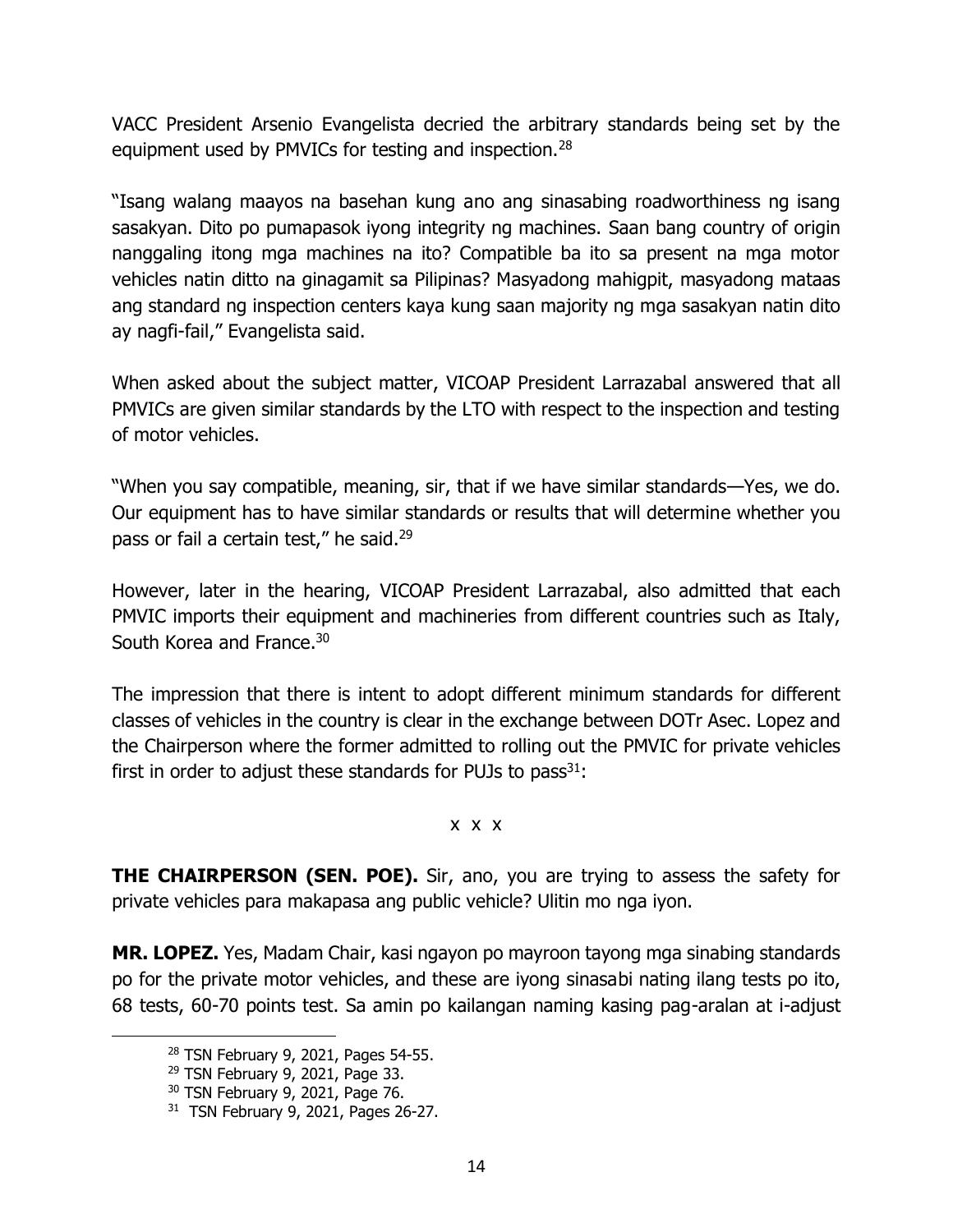po na kailangan naming kuntian ng kaunti iyong minimum standards pagdating po sa PUJs para po talagang ma-assess namin at talaga po namang iyong PUJs natin po pumasa sa ating standards without, iyon nga po, sina-sacrifice na…

**THE CHAIRPERSON (SEN. POE).** Okay. Okay. So, sinasabi mo ngayon nagpapakadakila na unahin natin ang private vehicles para makahanap tayo ng paraan na maging mas madali para sa public vehicles. It seems very flawed to me.

### x x x

These admissions seemingly gives credence to the fears of the senators expressed during the committee hearing that this incompatibility could lead to the adoption of different systems per PMVIC and hence, an arbitrary standard of roadworthiness.<sup>32</sup>

## **Incompatibility of the PMVICs with the IT system of LTO**

The General Guidelines for PMVICs under LTO Memorandum Circular No. 2020-2241 states that the PMVIC shall be capable of being interconnected with the existing LTO IT System. However, despite it being a requirement, the IT system used by the first PMVICs authorized to operate are allegedly not compatible with the Land Transportation Management System (LTMS) of LTO.

For motor vehicle owners, this means that they have to pay for another testing in another PMVIC. This is one of the reasons a PMVIC in San Fernando, La Union was suspended by the city council.<sup>33</sup>

VICOAP President Larrazabal, however, asserted that all of their systems are compatible with the LTMS as they are required to upload inspection results to the latter.

Another PMVIC operator, however, has been reported to appeal to the LTO "to allow other operators (to) send motor vehicle data despite their system being not the same with the LTMS". 34

<sup>32</sup> TSN February 9, 2021, Page 32.

<sup>&</sup>lt;sup>33</sup> (2021 January 2021). Operasyon ng PMVIC ipinatupad kahit walang public consultation? CLTV36 News. Retrieved from<https://www.youtube.com/watch?v=HFNvhCK9x5U&feature=youtu.be>

<sup>&</sup>lt;sup>34</sup> Lalu, Gabriel Pabico. (27 November 2020). "Motor quality inspectors urge LTO to make systems compatible to other providers". Retrieved from https://newsinfo.inquirer.net/1365407/motorquality-inspectors-urge-lto-to-make-systems-compatible-to-other-providers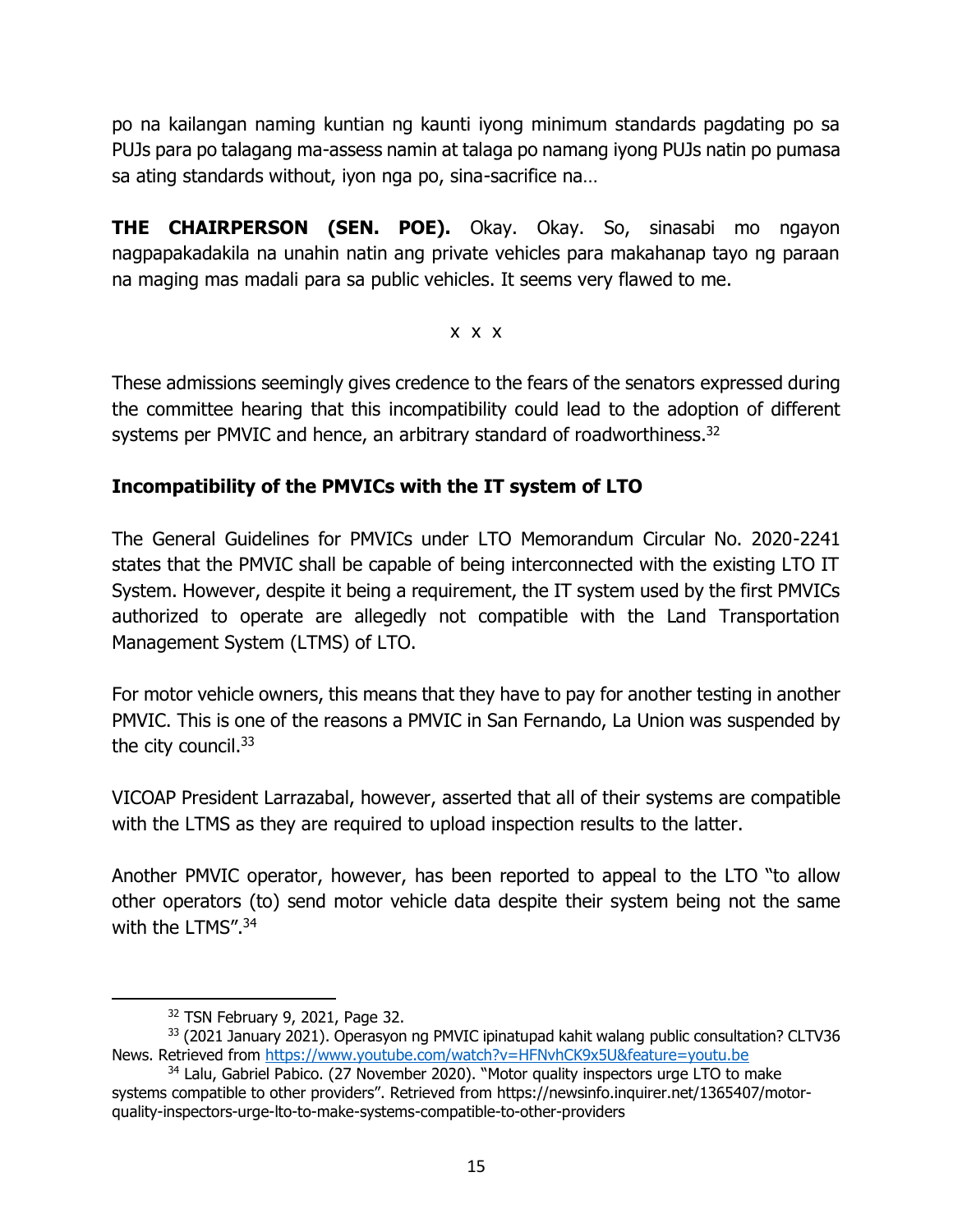It is baffling to this Committee why the Authorization Committee allowed the procurement of equipment that is not compatible with the current IT system. The excuse that an application programming interface (API) can fix this incompatibility only begs the question since such a solution will entail substantial extra costs that makes incompatible systems expensive.

Depending on who's looking at it, the insistence on incompatible equipment reeks of either gross oversight or suspicious policy-making on the part of the Authorization Committee.

# **On the issue of lack of funding**

While it is understandable that we need the roadworthiness test to prevent road crashes caused by mechanical issues on poorly-maintained vehicles, privatizing MVICs and letting the public shoulder the cost is another issue – especially if there were previous allocations for the DOTr and LTO to construct public motor vehicle inspection facilities.

LTO had access to the Motor Vehicle User's Charge (MVUC) funds long before the disposition of MVUC collections was amended in 2019. Per the Ted Failon report, from 2001 to 2017, there should've been P22.2B earmarked for the MVIS. LTO Assistant Secretary Galvante, however, clarified that per the original law, Republic Act No. 8794, only 7.5% of this amount was allotted to, and placed in, the Special Vehicle Pollution Control Fund and it will be under the DOTr and not the LTO.

According to LTO's own data submitted to this Committee, there is a total of **14.7 Billion** deposited MVUC collection between 2001 to January 2020 that should have been earmarked for the Special Vehicle Pollution Control Fund.

DOTr data shows that, in 2015, of the total release of 337 Million, only the amount of **27.6 Million** was obligated for the MVIC. This is drastically lower than the MVUC collections available to DOTr and LTO.

DOTr data again shows that in 2017, it earmarked **709 Million** for the procurement of 25 Containerized Mobile Vehicle Inspection Facilities. This was only parked in the PITC (Philippine International Trading Corp) and reverted back to the Treasury. It was DOTr itself which wrote to PITC to terminate their MOA because of a failure of bidding when all the bidders were found to be non-compliant with the requirements of the project. On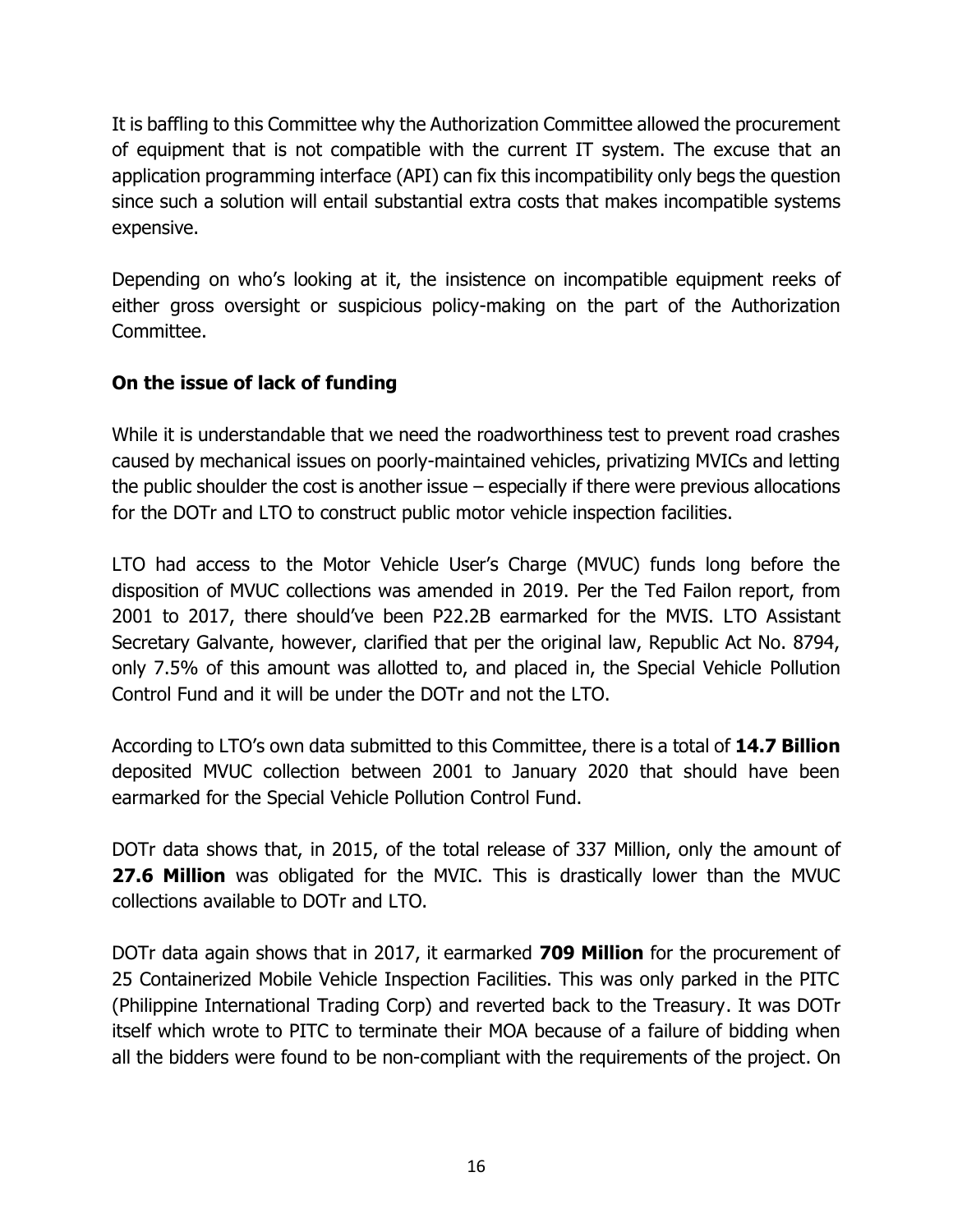May 2019, the PITC informed the DOTr that it already remitted to the Bureau of Treasury the amount of P 705.8 million net of PITC's 0.5% cancellation fee.<sup>35</sup>

Upon the passage of Republic Act No. 11239 (An Act Abolishing the Road Board and Providing for the Disposition of the MVUC Collections), the DPWH took over all the rights and assume all the obligations and liabilities of the Road Board. The funds of the Road Board, including unexpended appropriations or allocations, was also transferred to the DPWH. However, under the new section 7 of RA 11239, MVUC collections shall now be solely used for the construction, upgrading, repair, and rehabilitation of roads, bridges, and road drainage.

However, according to DOTr's own data, there is still a total of **11.1 Billion** unreleased MVUC Fund due to the DOTr as of June 2019.

DOTr then decided to push through with the Phase 2 of MVIS by engaging private centers and letting private motorists shoulder the inspection fees.

The DOTr missed its chance to utilize the MVUC funds for the construction of public MVICs and caused grave loss to the public. That is a gross negligence on the part of the DOTr and the officers responsible must be administratively charged.

## **On road safety and glitches in the system**

Objectors to the PMVIS claim that the system does not really ensure the roadworthiness of the motor vehicles inspected. On the contrary, motor vehicles fail the testing and inspection because of human error and intervention on the process.

During the committee hearing,<sup>36</sup> Pampanga Chamber of Commerce and Industry, Inc. President Rene Romero recounted his experience in one of the PMVICs where he had his automobile tested. He recounted that his 2011 BMW Z4, which recently underwent preventive maintenance service, failed the roadworthiness test on January 11 at QWIK Private Motor Vehicle Inspection Center in Angeles, Pampanga. He then immediately took his car back to a BMW dealership but BMW mechanics did not find anything wrong with the vehicle. Without undergoing any repairs, the car was brought back for re-inspection

<sup>&</sup>lt;sup>35</sup> DOTR's explanation regarding the failure of bidding in the procurement of mobile motor vehicle inspection facility. Submitted to the Committee on Public Services on 2021 February 11.

<sup>36</sup> TSN February 9, 2021, Pages 39-40.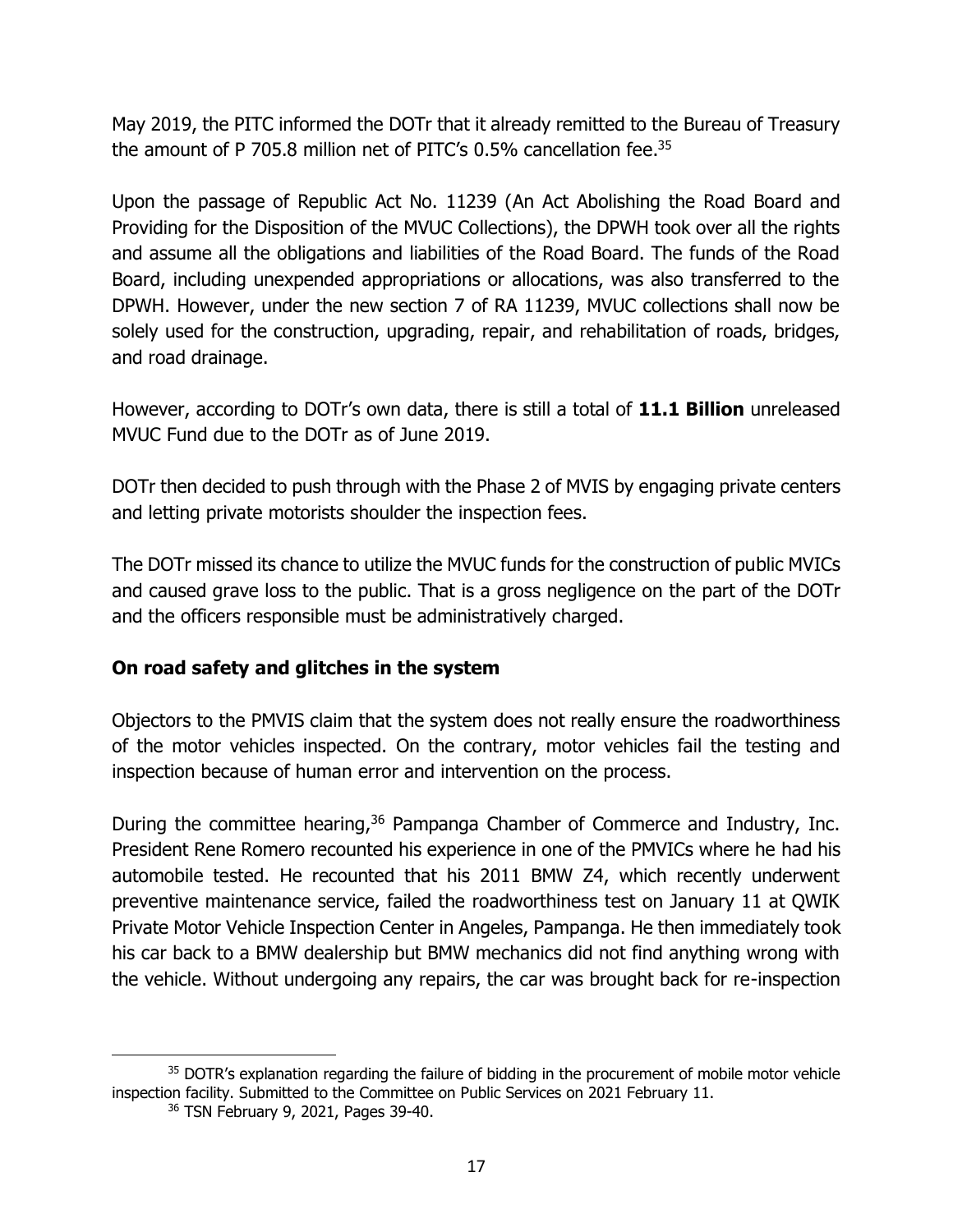and it passed. Mr. Romero also observed that there was no one to approach in case vehicle owners have reservations or objections with the results.

Based on his experience, he surmised that PMVICs can give vehicles a pass or fail mark based on their discretion – "Kung gusto kang ibagsak, pwede; kung gusto ka ipasa, pwede."

Absent transparency in the technical specifications of the equipment allowed by the Authorization Committee, we would be hard-pressed to resolve complaints of glitches of aggrieved motorists who fail the tests. Convincing the public of the value of the new MVIS and encouraging them to trust the results paid for with good money would need more than empty assurances that the system is good.

## **Conflicts in the Issuances**

Another point of discussion during the committee hearing were the inconsistencies present in the issuances of LTO.<sup>37</sup>

Section 3.8 of LTO MC 2020-2240 provides, viz:

**3.8. Motor Vehicle Modification –** shall refer to the allowable alteration/changes that can be done in the motor vehicle's body design and configuration which shall be subject to the inspection by the LTO. Only stock and/or OEM vehicles shall be allowed inspection at the PMVIC.

Motorcycle Rights Organization of the Philippines President Jobert Bolanos pointed out during the committee hearing that the first and second parts of the aforecited provision are incompatible with each other. The first part of the provision presupposes that there are allowable modifications on motor vehicles while the second provides that PMVICs may only inspect motor vehicles that have the official, genuine parts produced directly by the vehicle's maker.

Further, Section 6.5 of the same memorandum circular provides, viz:

# **6.5. MOTORCYCLES (MC)**

<sup>37</sup> TSN February 9, 2021, Page 192.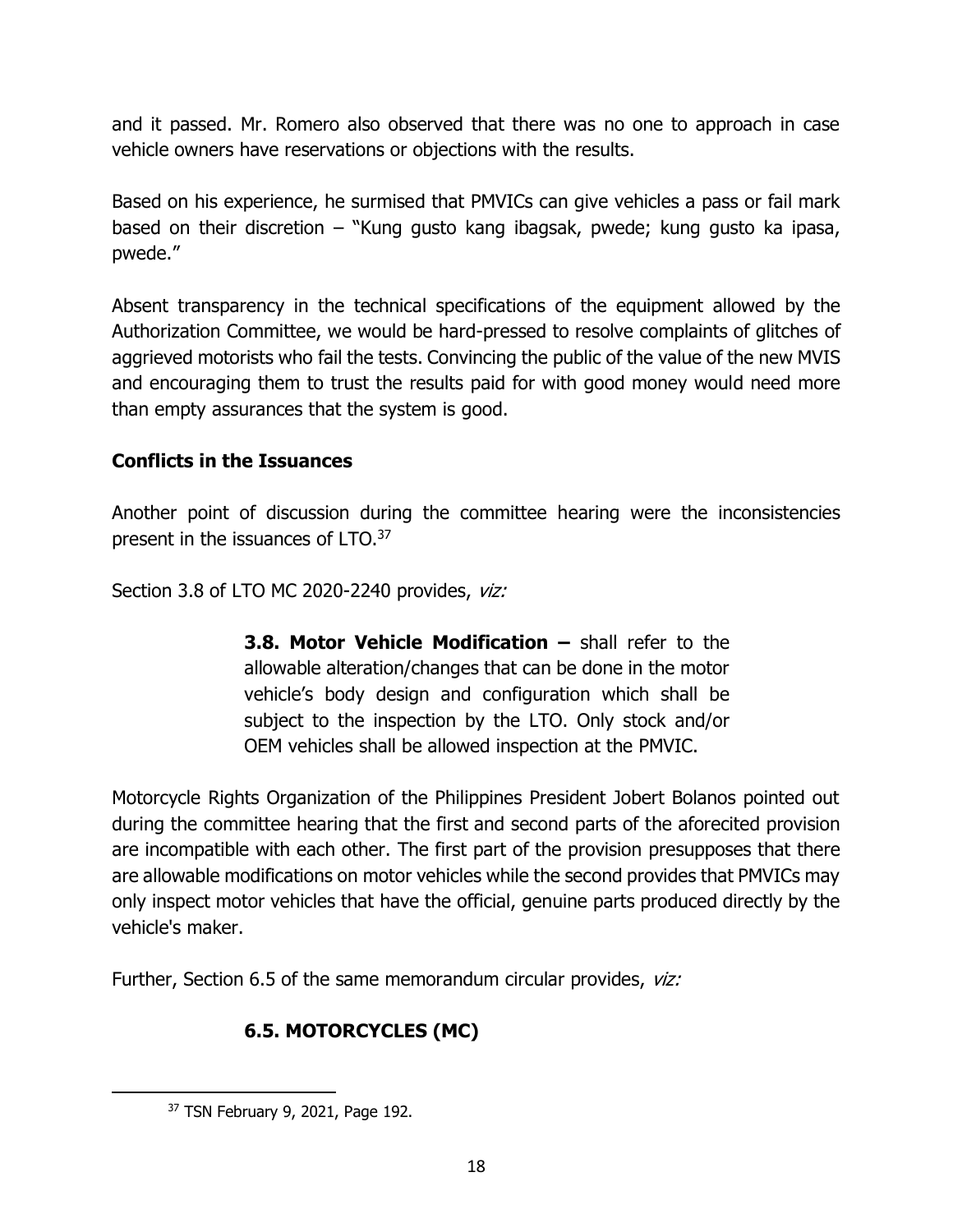All motorcycles shall be "inspected in accordance with MC AHS 2008-01 (Re: Revised Rules and Regulations for the Use of Motorcycles on Highways) (sic)

Mr. Bolanos pointed out that the implementation of the relevant portion of MC AHS 2008- 01 which pertains to the allowable modification in the original standard design of a motorcycle is currently suspended.<sup>38</sup> This situation, hence, generates confusion among motorcycle owners and PMVIC operators precisely because a common standard in the testing and inspection of such vehicles is clearly lacking.

## **III. CONCLUSION**

The main objective of the committee hearing was to shed light on the issues currently hounding the implementation of the PMVIS in the country and come up with ideas to address them. But during the course of the proceedings, it was revealed that the novel system is plagued by more serious problems which could only lead to one conclusion – that the PMVIS is extraordinarily flawed and its implementation must be halted at once.

It is not lost to the Committee that the PMVIS was probably done with pure intentions, that is, towards the goal of ensuring that vehicles in the Philippines are roadworthy and the roads are free from irresponsible motorists. These evils, however, will not be solved through the establishment of a system that adds the burden solely on the public under suspicious circumstances.

Such is evident in the non-compliance with legal and documentary requirements which the PMVIS Authorization Committee has apparently disregarded just so it can accommodate certain PMVICs. Equally suspect is the fact that the PMVIS was implemented without a proper stakeholder consultation which makes it seem that the project was railroaded by the powers that be.

The PMVIS also suffers from numerous logistical concerns that further illustrate its sloppy conception. For one, there are only a limited number of PMVICs that are currently operational within the country. For another, the IT system, machinery and equipment being used by such PMVICs appear to be incompatible with that being used by the LTO and the motor vehicles normally used in the Philippines. Not to mention that these facilities are also prone to glitches.

<sup>38</sup> TSN February 9, 2021, Pages 192-193.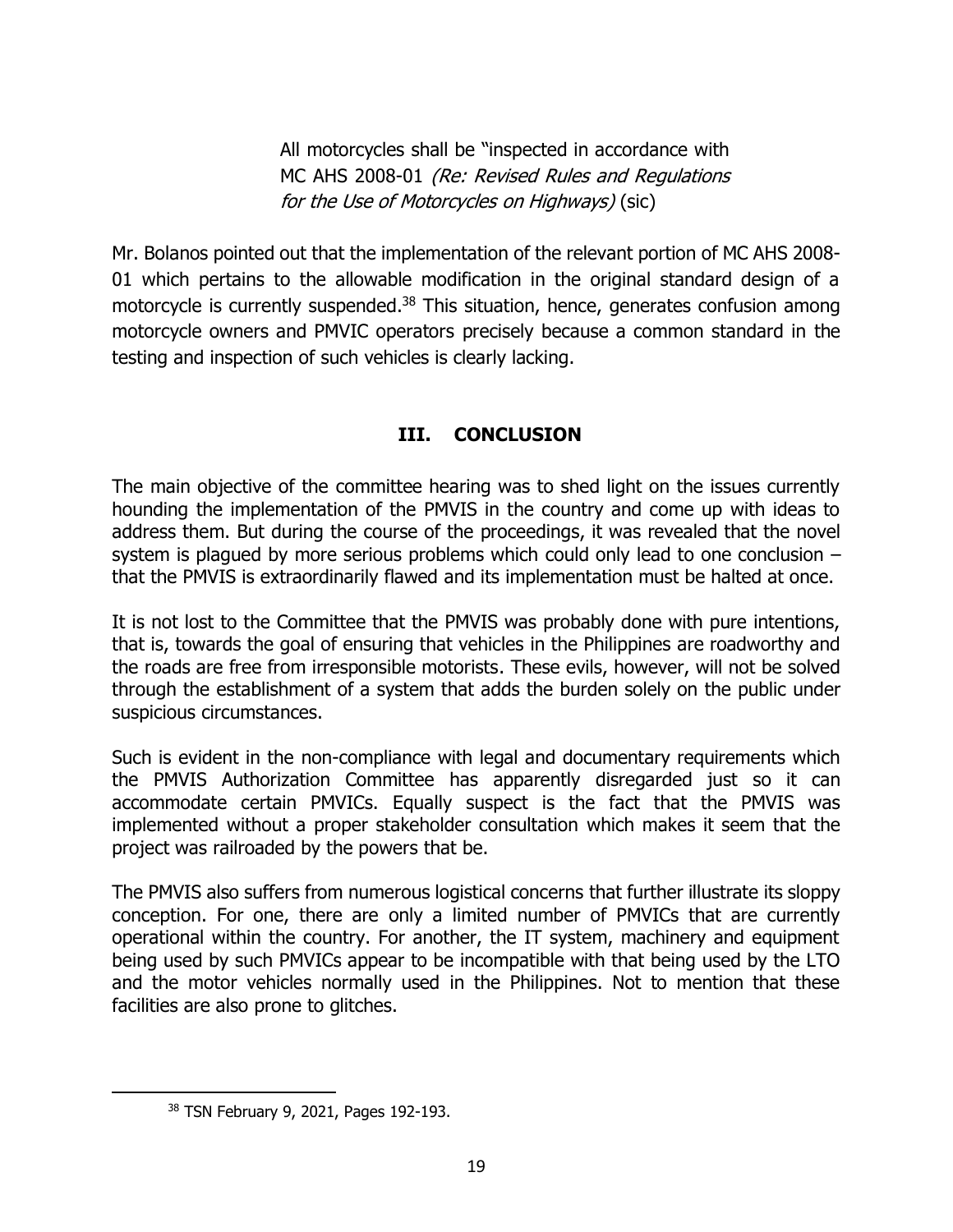For the public to believe in government programs that puts the burden and inconvenience on them, we must proceed only with solidly-written policy and the highest level of transparency. To not do so is an act that seemingly tolerates, if not willingly facilitates corruption.

These issues make it unacceptable for the public to accept a new system which shifted a considerable economic burden when it imposed a testing fee that is more than triple its previous cost, in addition to other mandatory payments.

Lastly, for reasons already discussed at length above, the reason cited by the DOTr for resorting to the privatization of the motor vehicle inspection system is unacceptable. Not only did the DOTr have access to sufficient funding to finance a national MVIS that can cater to motorists for free, it was also not precluded from tapping other government agencies that have sufficient resources to undertake this endeavor.

Due to the foregoing reasons, the Committee is of the firm belief that the growing calls to abolish the PMVIS is completely justified. The noble intent behind the implementation of the PMVIS cannot justify its continued existence. It is a deeply-flawed policy that does not address but instead, even exacerbates, the problems already tormenting Filipino motorists.

# **IV. RECOMMENDATIONS**

The policy of ensuring only roadworthy vehicles ply our roads is commendable. However, a half-baked policy is a bad policy and this Committee won't stand for it.

The implementation of a system as comprehensive as a Privatized MVIS which is expected to have far-reaching effects to all motorists in the country is best left to the jurisdiction of the legislature the same way that the Clean Air Act had to make the delegation to Private Emission Testing Centers clear and express in the language of the law.

By going through the scrutiny of the normal legislative process, lawmakers and experts could settle once and for all the underlying principles of the PMVIS which the stakeholders have found to be objectionable, particularly whether or not the government should have its own MVIS that will cater exclusively to public utility and government-owned vehicles, how much should the required capitalization be for PMVICs, and what tests should be included in the testing and inspection process.